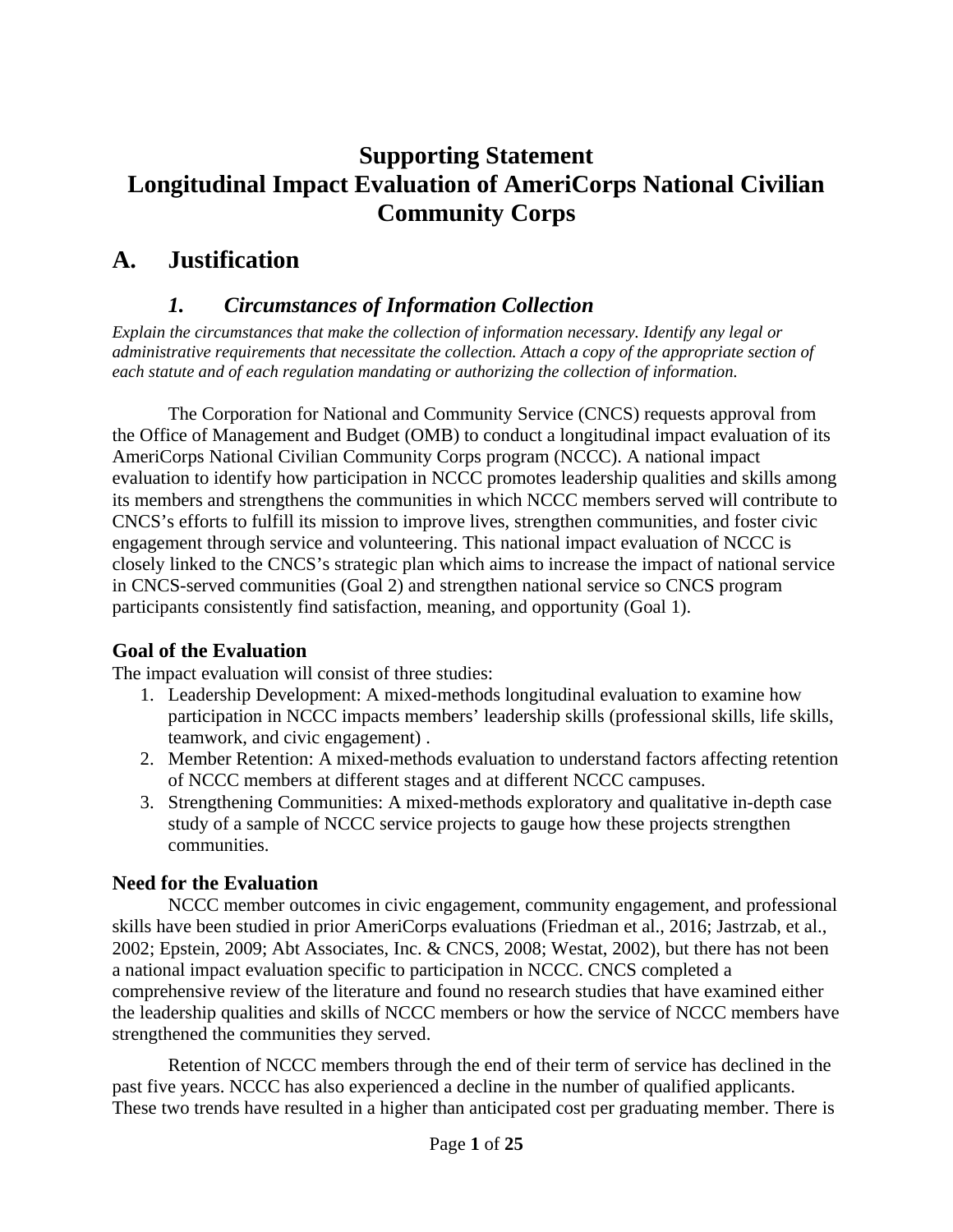no underlying data or study to help NCCC understand the factors contributing to successful member retention or recruitment.

Strengthening communities is a core NCCC mission achieved through service projects to support local community needs. NCCC has extensive quantitative and qualitative data about the outputs and benefits of projects its members complete, yet there has not yet been a systematic effort to investigate and define what "strengthening communities" means in the context of NCCC, including what impact NCCC has had on the communities where projects were based. The strengthening community study adopts a primarily exploratory mixed methods approach that includes in-depth case studies of project sites combined with quantitative analysis of the existing service projects data to provide insight into the impact of Traditional NCCC and FEMA Corps teams on organizations and communities and to clarify the connection between quantified outputs and meaningful outcomes.

CNCS is required by the National and Community Service Act as amended under PUBLIC LAW 111–13—APR. 21, 2009, Section 164 (42 U.S.C. 12624) to conduct periodic evaluations of the National Civilian Community Corps Program and, upon completing each evaluation, transmit to Congress a report on the evaluation.

#### **Background - NCCC Overview**

NCCC is a full-time, residential, team-based program whose mission is to strengthen communities and develop leaders through team-based national and community service. NCCC combines practices of civilian service with aspects of military service, including short-term onsite deployments, leadership development and team building. All members receive training in leadership, team building, disaster services and civic engagement.

Sponsors are responsible for matching NCCC support with in-kind resources, assisting teams in obtaining housing and meeting basic needs during their service, and supervising them during their project work. Sponsors are typically nonprofits who apply for support in a specifically designed project that can benefit from the addition of NCCC Corps members. Community beneficiaries are wide-ranging and include disaster survivors, seniors and people with disabilities, and people in low-income communities facing housing or food insecurity.

Both Traditional NCCC (founded in the early 1990's) and FEMA Corps (created in 2012) promote Goal 1 by enrolling members in a full-time, residential, team-based service program in which young adults complete projects addressing essential community needs. NCCC promotes Goal 2 by involving members in structured training and other activities designed to enhance personal development, promote professional development, and foster leadership skills that shape program alumni for a lifetime.

#### **Literature Review**

CNCS completed three reports in 2018 for a feasibility and planning study to summarize the existing literature on youth leadership, factors affecting retention of youth in national service programs and the evidence on how national service programs have strengthened communities. All three reports indicate critical gaps to be filled in by the proposed collection of information. A succinct summary for each study is provided here.

**Youth Leadership Development**. The literature review on youth leadership development suggests that youth leadership qualities and skills can be learned, and that community service can be an appropriate means to develop these skills. However, scant research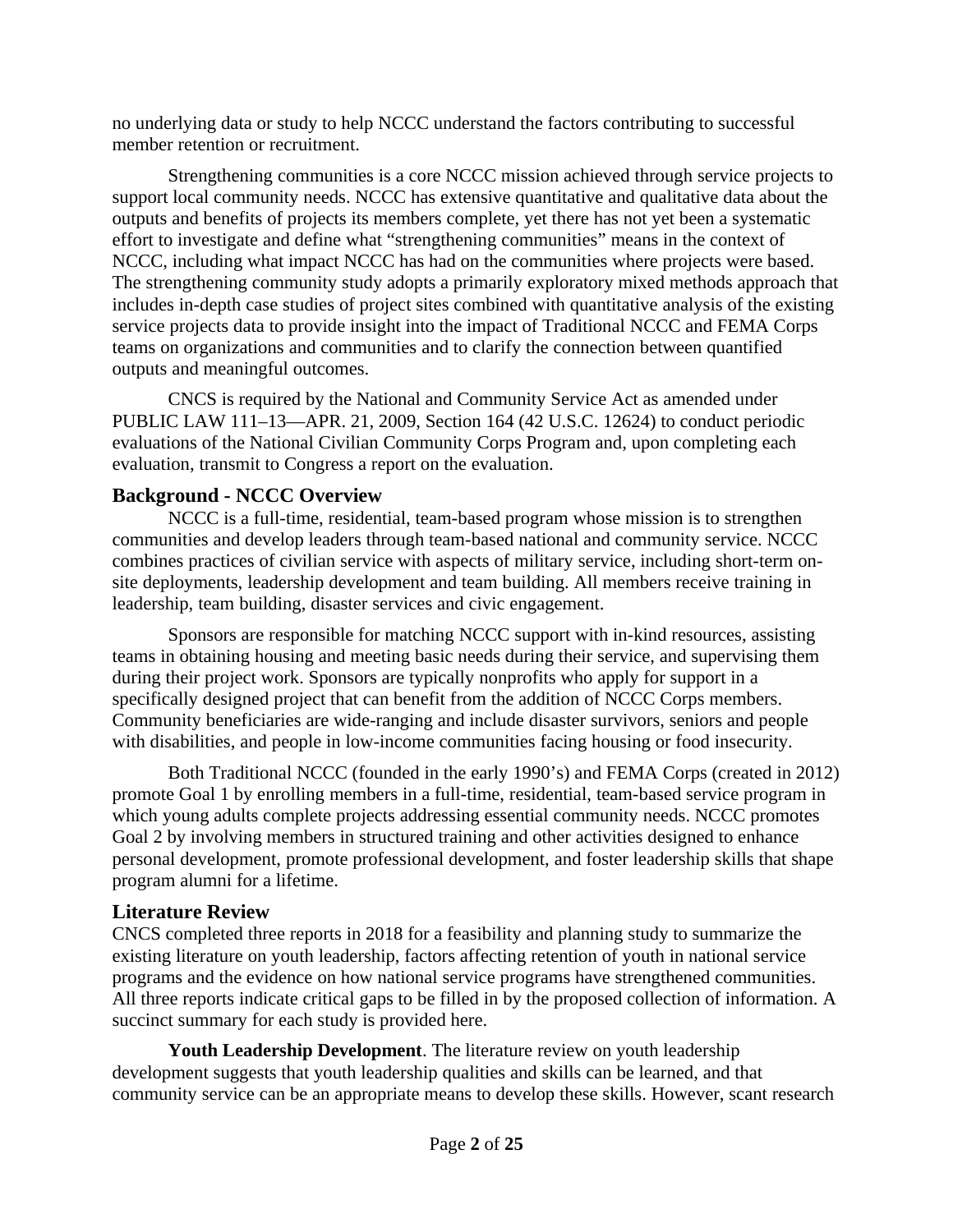rigorously testing these models exist. Of the research that exists, it is found that national service positively impacts employment aptitude, employment outcomes, employability and career goals, and civic engagement. Limited research exists on teamwork and life skills, and on the long-term impacts of service on professional skill.

The leadership development study seeks to assess the impact of service and the training model via a longitudinal study that assesses variance across three measurement periods (baseline, close of service, one year follow-up) and selected demographics relative to matched control subjects.

In this model, specific to national service involvement, leadership development and service experience leads to:

- Increased professional skills
- Collaborative work practices,
- Enhanced life skills and
- Broader civic engagement activity,

These four dependent variables or outcomes will be used to assess the impact of NCCC training and service experience. The submitted survey, reviewed for this Information Collection Request, contains items theoretically linked to the four dependent variables. The items pertaining to each variable will be aggregated to create a composite score for each measure. These composite scores will be used to measure variance across demographic characteristics, experimental and control samples, and importantly, time.

**Factors Affecting Retention.** Youth volunteers are often motivated by a desire to acquire career-related benefits, experience social benefits, and have meaningful and substantive experiences. There is still relatively little knowledge available about the specific practices that contribute to volunteer retention, particularly with a focus on the retention of NCCC members. Some research exists indicating that the factors that contribute to retention include proper recruitment, selection, training, effective volunteer management, strong social networks, and the members' satisfaction with tasks and roles.

**Strengthening Communities.** There is a gap in knowledge of how NCCC achieves its mission to strengthen communities. To assess how NCCC strengthens communities, there must first be a definition of the concept of community strengthening. Yet, the reviewed literature has no consensus on a definition and conceptual framework for community strengthening and, therefore, no consensus on methods of achieving or measuring community strengthening.

## *2. Purpose and Use of Information*

*Indicate how, by whom, and for what purpose the information is to be used. Except for a new collection, indicate the actual use the agency has made of the information received from the current collection.*

The data collection will be used to identify promising practices for recruiting and retaining Corps members and improving service projects to increase member leadership skills and strengthen the communities in which members serve. The primary users will be NCCC leadership and other stakeholders in the AmeriCorps program offices and in the CEO's office to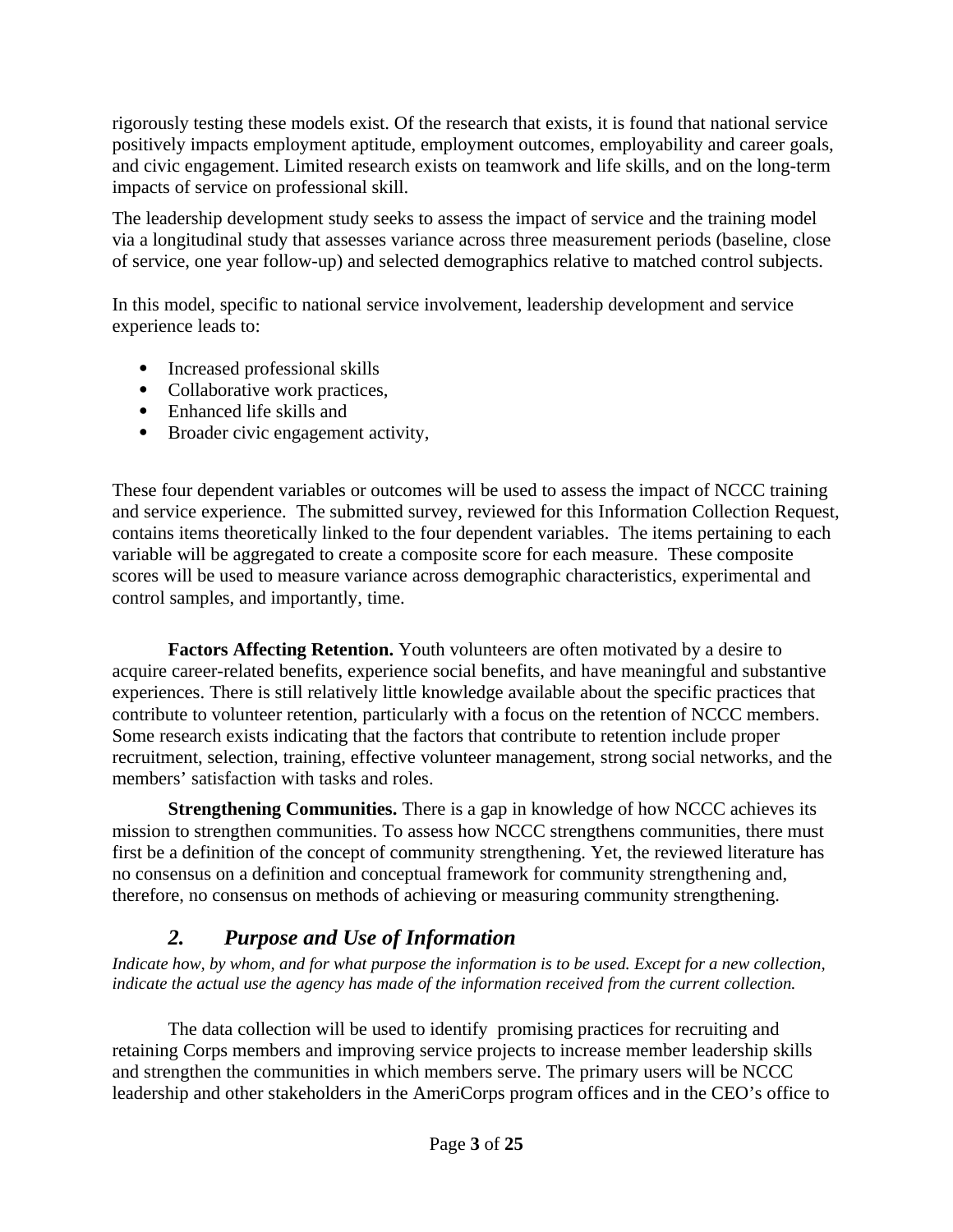make decisions about program and service experience improvement for Corps members and communities served. NCCC headquarters and regional campuses will be able to review their programming to make meaningful changes to their interventions based on the evaluation report and results specific to their program. External stakeholders, such as researchers and federal partners, may also find value in the evaluation's results as they endeavor to implement evaluations of similar programs, understand the community impact of service projects, leverage evaluation resources, and conduct focused research on national service interventions.

## *3. Use of Information Technology*

*State explicitly whether electronic submission, maintenance, or disclosure of information (including the electronic storage and filing by employers of information about their employees) would be practicable as a means of decreasing the burden and/or increasing the practical utility of the collection. Describe any special data collection procedures which are designed to reduce the burden to the respondent. Examples: submitting information on disk; electronic transmission of reports or applications; e-mail. Use of CAPI or CATI (Computer Assisted Personal/Telephone Interviews) technology should be reported here. Include a statement about the estimated percentage of responses that are expected to be submitted electronically.*

Participants will primarily respond to the surveys electronically from any internetconnected computer. The survey can be completed using a mobile device, or laptop/desktop computer, enabling participants to complete them at a convenient time. If participants cannot complete the surveys electronically, an evaluator will follow up to complete the survey via phone.

To further reduce burden, the survey does not include questions about the characteristics of the service projects members were assigned during their term of service. Instead, the evaluator will use existing CNCS administrative data for analysis related to the impact of service project experiences on leadership skills, member retention, and the communities in which members serve. Furthermore, information that can be obtained from administration data including NCCC application data (e.g., campus where member is assigned, role the member served) are not asked in the survey but will be retrieved from the administrative data.

The focus groups and interviews for the three studies will be conducted with a subset of Corps members (approximately 476 of the 1,600 participants) and can be conducted online to reduce burden on participants. There will not be any focus groups or interviews with comparison group participants (non-Corps members), (See Selection Criteria in SSB).

# *4. Efforts to Identify Duplication*

*Describe efforts to identify duplication. Show specifically why any similar information already available cannot be used or modified for use for the purposes described in 2 above.*

There are no other sources of information by which CNCS can meet the purposes described in A2. While CNCS surveys members about educational plans and their experiences in NCCC through the Member Experience Survey, that data on its own cannot be used to assess impact on leadership skills or reasons members leave early. The questions in the proposed survey combined with existing administrative data and data from the CNCS service projects database cover the outcome areas of interest in greater depth and breadth, and have been specifically tailored to assess the impact of NCCC on members and the communities served.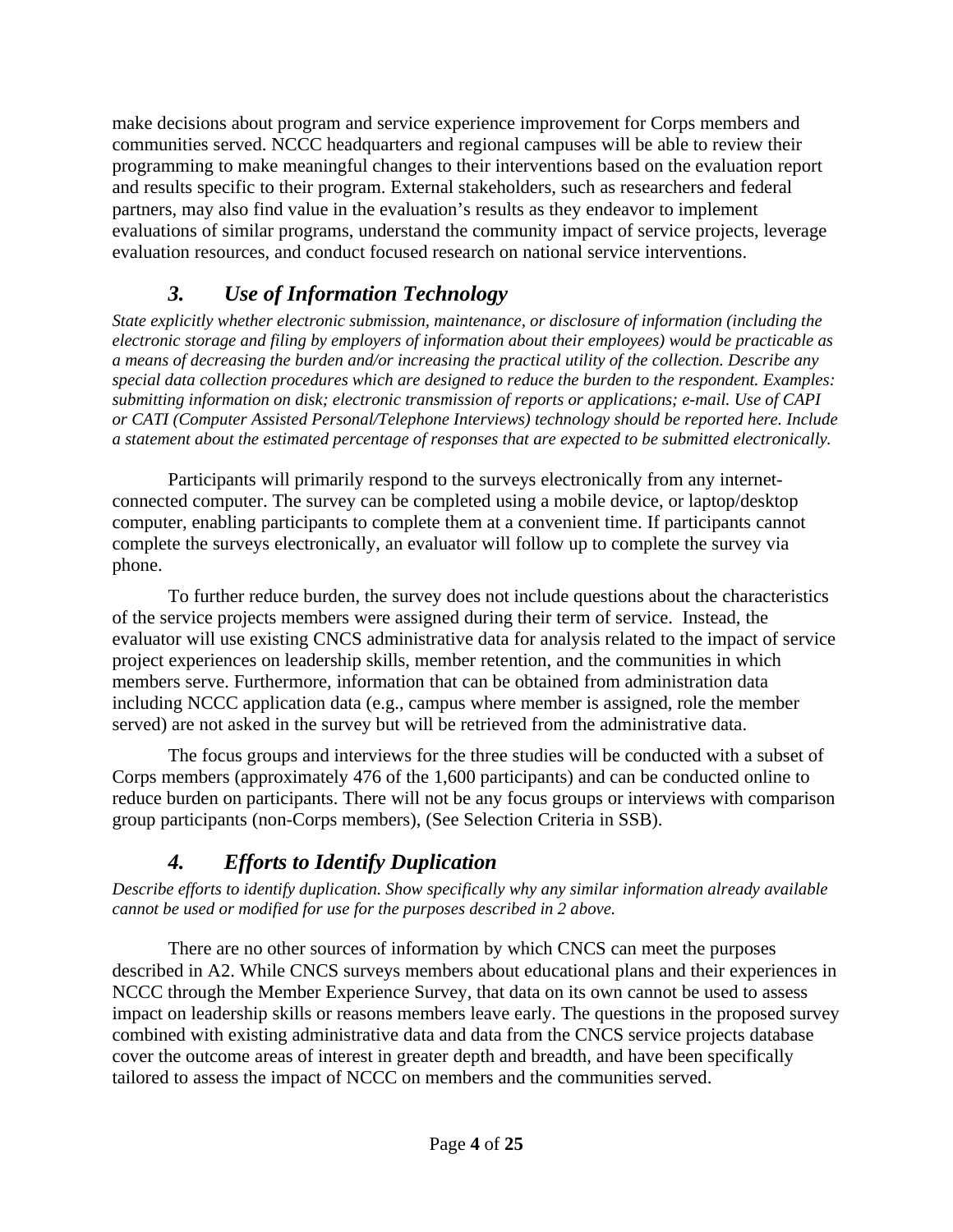## *5. Involvement of Small Entities*

*If the collection of information impacts small businesses or other small entities, describe any methods used to minimize burden.*

The evaluation will not be administered to small businesses or other small entities.

# *6. Consequences If Information Collected Less Frequently*

*Describe the consequence to Federal program or policy activities if the collection is not conducted or is conducted less frequently, as well as any technical or legal obstacles to reducing burden.*

The frequency of data collection from the participants will be held to the minimum necessary to meet the needs of the evaluation objectives. This evaluation is CNCS's first opportunity to build rigorous impact evidence of NCCC on members and communities served. A consequence of not following through with data collection is that CNCS would lose the opportunity to be informed about the efficacy of NCCC as an intervention for supporting youth leadership, would not understand what factors contribute to attrition among its members, and could not adjust program operation and structure to minimize such attrition. In addition, although NCCC has extensive existing quantitative and qualitative data about the outputs and benefits of projects, there has not yet been a systematic effort to investigate and define what strengthening communities means in the context of NCCC and how NCCC has strengthened the communities in which its members serve, a central mission of NCCC. Given the lack of evidence via existing member and sponsor reports, it would likely be many years before CNCS would have a comparable level of information about the effectiveness of NCCC.

# *7. Consistency With the Guidelines in 5 CFR 1320.5(d)(2)*

*Explain any special circumstances that would cause an information collection to be conducted in a manner inconsistent with the general information guidelines in 5 CFR 1320.5.*

This information collection fully complies with 5 CFR 1320.5(d)(2). There are no special circumstances that would require the collection of information in any other ways specified.

# *8. Consultation Outside the Agency*

*Identify the date, the volume number, and the page number of the publication in the Federal Register of the agency's notice, required by 5 CFR 1320.8(d), soliciting comments on the information prior to submission to OMB. Summarize public comments received in response to that notice and describe actions taken by the agency in response to these comments. Specifically address comments received on cost and hour burden.*

The notice required in 5 CFR 1320.8(d) was published in the Federal Register on 05/03/2019, 84 FR 19056. Zero comments were received.

# *9. Payment to Respondents*

*Explain any decision to provide any payment or gift to respondents, other than remuneration of contractors or grantees.*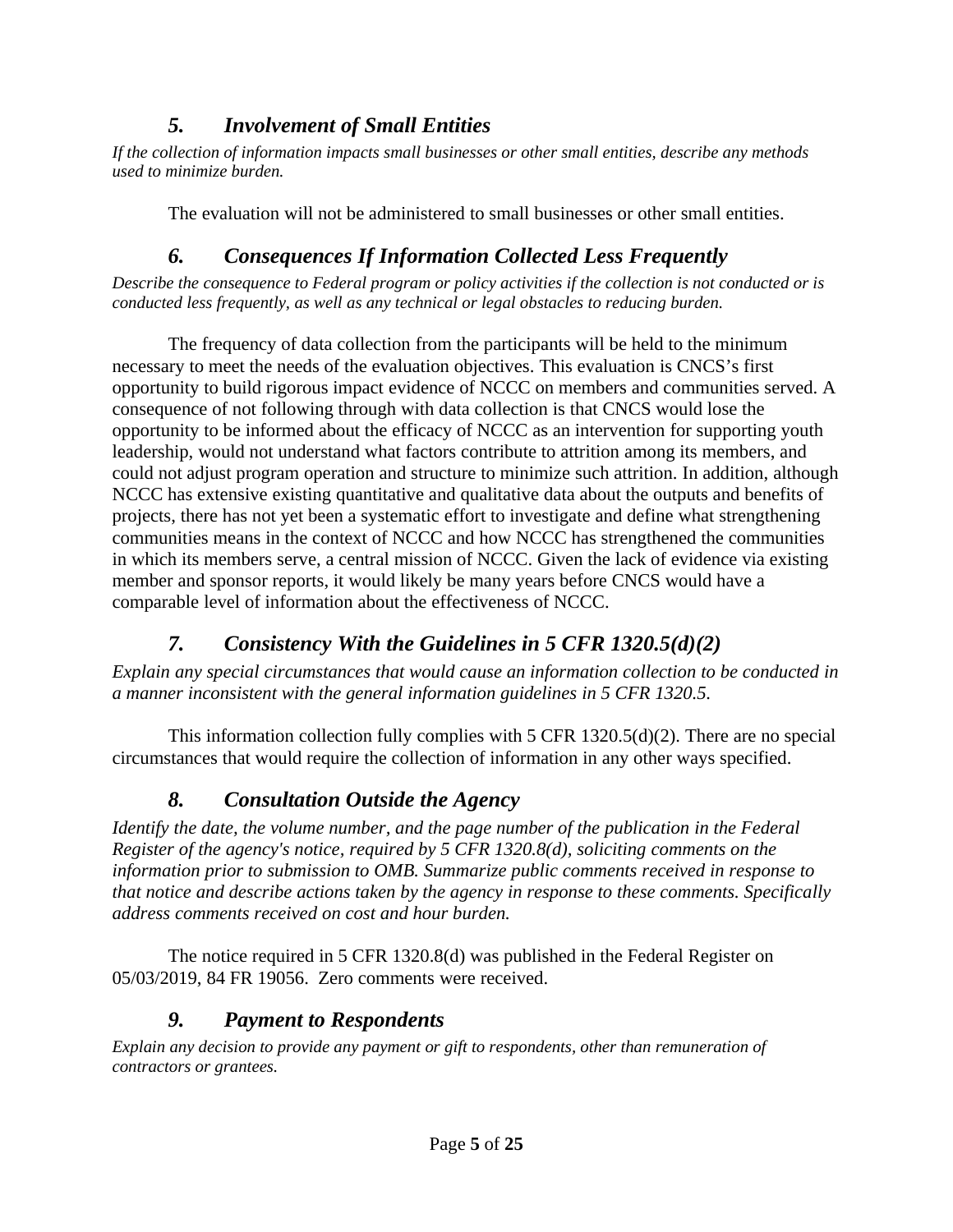CNCS anticipates that the treatment group will fully cooperate to participate in the study, and will achieve a response rate of over 80 percent at baseline and the first follow-up, which are the two data collection points when these participants are in service at their assigned campuses. However, enrollment of the comparison group will be challenging. Because their participation is crucial for the planned impact analysis, maximizing response rates among the comparison group is a key priority for this evaluation to achieve adequate sample size and minimize sampling bias and error.

NCCC does not maintain a primary relationship with applicants who declined to serve (comparison group). Once these applicants have declined, they are uninterested and disengaged in communicating with NCCC. Consequently, it is anticipated they will be difficult to engage and enroll in the study. The timing of the baseline data collection is critical. If CNCS misses the window to collect the baseline due to multiple rounds of contacts and persuasion to participate, members term of service would have started, and this will reduce the ability to collect baseline data from the comparison group. As such, a delay in completing the baseline survey confounds CNCS's ability to test the impact of the intervention, which is the main goal of the study.

Without an incentive, CNCS will need to engage in multiple rounds of contact to encourage participation. The cost of these multiple rounds outweighs the proposed participation incentive. Given the costs of the study and the potential uses of the findings, it is prudent to take steps to ensure a viable comparison sample.

CNCS carefully considered an incentive offer at the critical juncture when some target participants would be 'hard to reach,' as summarized in Table 1:

| <b>Target Participants</b> | <b>Baseline survey</b> | Early Exit | First Follow-up     | Second Follow- |
|----------------------------|------------------------|------------|---------------------|----------------|
|                            |                        | Survey     | Survey              | up Survey      |
| Corps members              |                        | --         |                     | \$20           |
| Early exit members         |                        | --         | \$20                | \$20           |
| Comparison group           | \$20                   | --         | \$20                | \$20           |
| Sponsors/FEMA              |                        |            |                     |                |
| POC                        |                        |            |                     |                |
| Community                  |                        |            | <b>NCCC</b> branded |                |
| beneficiaries              |                        |            | items               |                |

#### *Table 1 Proposed Incentives for Target Participants*

Corps members will not receive any monetary incentive during their term of service. Once members complete their service or leave the program early, they will be more difficult to reach and will become disinterested in the study. As such, the opportunity cost for the time spent completing the survey increases. After the end of members term of service, CNCS will offer alumni a modest incentive of a \$20 electronic gift card to complete the second follow-up (final) survey. CNCS will offer a \$20 electronic gift card to members who leave early and do not complete their service to complete the first and second follow-up surveys. CNCS will offer a \$20 electronic gift card to comparison group participants for each survey completed (a total of three surveys). Respondents will be asked to provide contact information where the electronic gift card can be sent upon completion of the survey. CNCS will provide in-kind NCCC-branded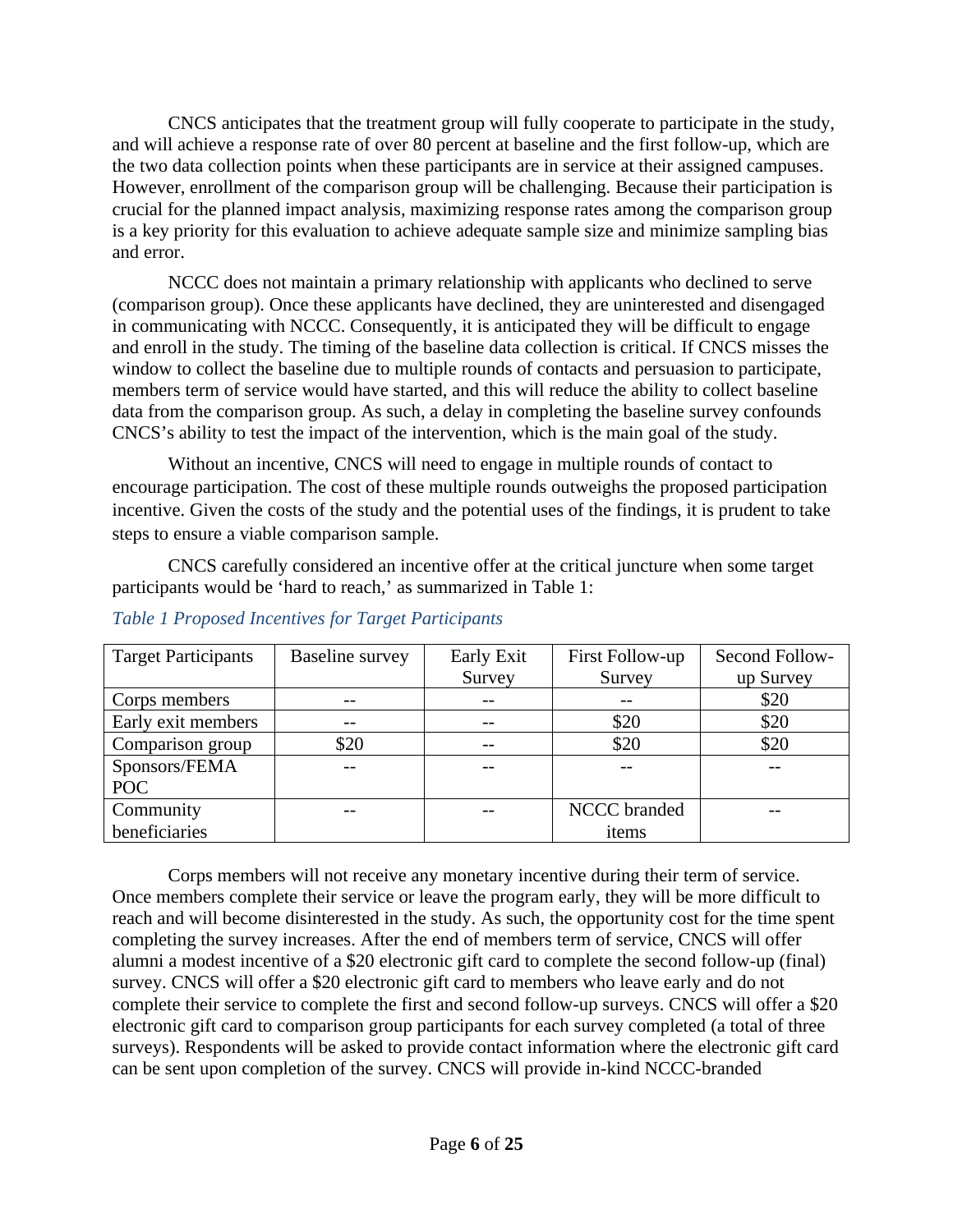promotional items to beneficiaries who participate in focus groups or interviews in the community strengthening case studies.

A substantial body of research including experimental and meta-analyses supports the use of incentives to increase response rates (Brick et al. 2005; Church 1993; Edwards et al. 2002; James and Bolstein 1992; Shettle and Mooney 1999; Singer et al. 1999; Singer, Van Hoewyk, and Maher 2000; Yammarino, Skinner, and Childers 1991). Those studies demonstrate that the use of incentives has a positive impact on increasing response rates, with no adverse effects on reliability (Jäckle, & Lynn, 2008; Dillman,2000).

In longitudinal data collection, the use of incentive has been shown to be cost-effective due to the savings incurred by reducing the costs of follow-ups with non-respondents across waves of data collection. There are mixed findings about incentives in the research literature. Certain types, timing, and amounts of incentives may not be effective, but the overall recommendation is that an incentive is an effective means to increase response rate and reduce nonresponse bias. A study on the use of incentives in the Annals of the American Academy of Political and Social Science, Singer and Ye (2013) conclude that:

 "Incentives increase response rates to surveys in all modes, including the Web, and in cross-sectional and panel studies;

 Monetary incentives increase response rates more than gifts, and prepaid incentives increase them more than promised incentives or lotteries, though they are difficult to implement in Web surveys;

 Incentives, thus, have clear potential for both increasing and reducing nonresponse bias. If they can be targeted to sample members who would otherwise fail to respond."

The Singer and Ye article represents a balanced perspective in that it presents findings that suggest some types of incentives are not effective as well as findings that suggest incentives are effective. Nonetheless, the general conclusion based on research published in the most recent decade is that incentives are effective means to increase response rates.

The incentive will target participants at a critical juncture when they are disengaged with NCCC. Engaging in follow-up efforts to retain non-respondents would be costlier than the proposed incentive.

## *10. Assurance of Confidentiality*

*Describe any assurance of protection provided to respondents and the basis for the assurance in statute, regulation, or agency policy.*

Access and use of participants' responses to this information collection will be limited to the contractor conducting the research, permitted agency staff, other federal agencies staff providing matching administrative data, and future contractor staff conducting further research and/or analysis. Additionally, data will be shared only were CNCS is legally obligated to do so. The evaluator will make clear when individual responses will be shared; these assurances will be provided using the survey invitation (below), consent forms, and surveys (see Attachments A and B). The Privacy Act may apply to some records used to complete this study (e.g., a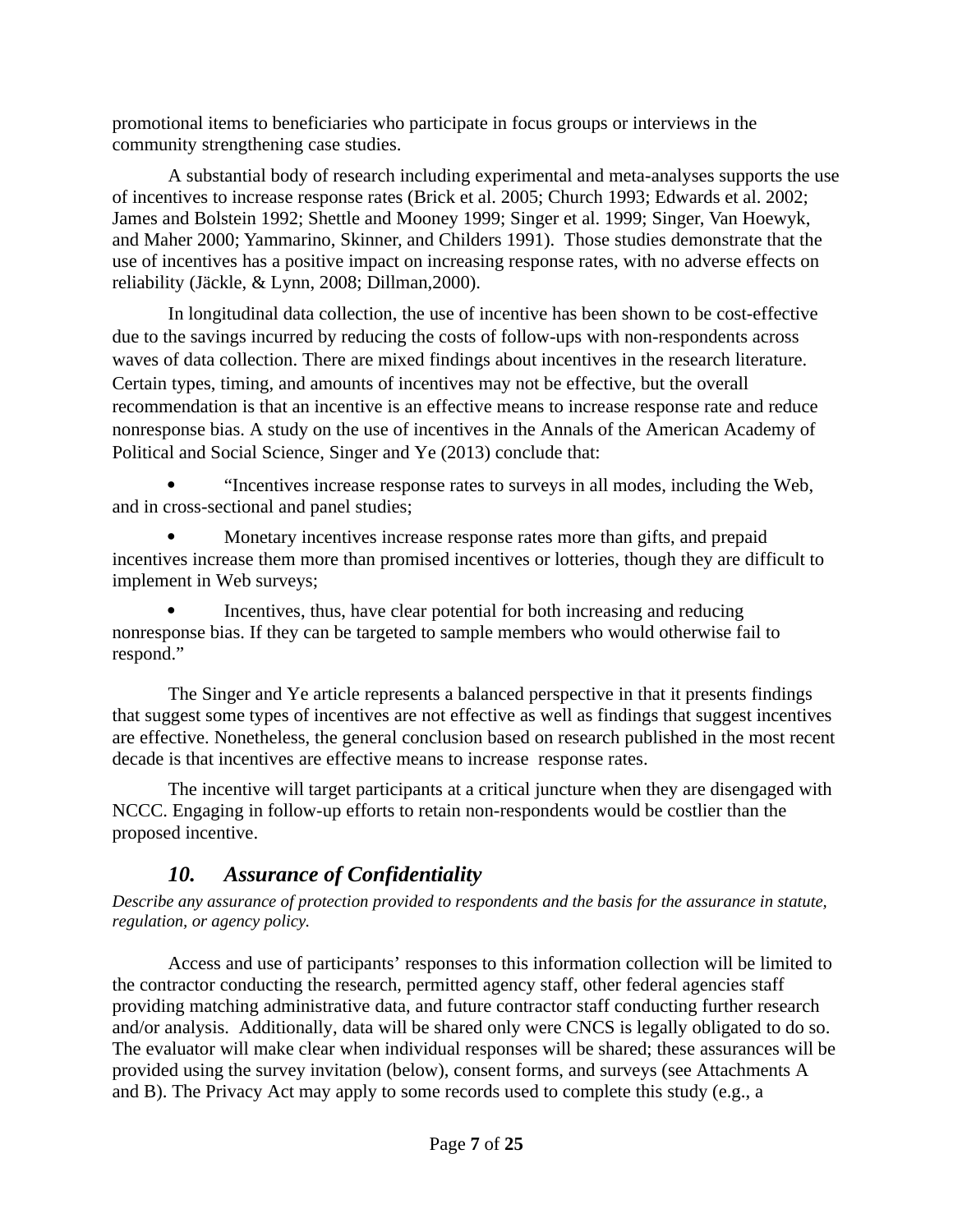participant's responses from multiple studies will be linked together using a personal identifier in order to evaluate changes over time). All respondents will be assured that their participation is voluntary, that no adverse consequences will accrue to individuals who do not complete the surveys, and that their comments and opinions will be kept confidential.

Access to any data with identifying information will be limited to the contract staff conducting the research, permitted agency staff, other federal agencies staff providing matching administrative data, and future contractor staff conducting further research and/or analyses. Additionally, all analyses, summaries, or briefings will be presented at the aggregate level and it will not be possible to identify individual respondents in any material that is presented. The evaluator will provide CNCS a de-identified dataset that can be used for further analysis or shared with other research and evaluators for additional secondary analysis.

**Privacy Statement:** CNCS is required by the Privacy Act of 1974, as amended, (5 U.S.C. 552a) to tell you what personal information we collect and how it will be used: **Authorities** – Your personal information is requested pursuant to 42 U.S.C. Chapter 129 - National and Community Service and 42 U.S.C. Chapter 66 - Domestic Volunteer Services. **Purposes** – It will be used to (a) identify best practices for recruiting and retaining NCCC members and (b) improve service projects to increase member leadership skills and strengthen the communities in which members serve. **Routine Uses** – Routine uses of this information may include disclosure to (1) contractors hired to assist with this collection project or any related follow-up project, and (2) other Federal agencies to match your personal information with their data in order to complete additional research. **Effects of Nondisclosure** – This request is voluntary, but not providing a response may affect the results of the survey and your eligibility to receive a modest financial incentive. **Additional Information** – The current SORN, to include this collection, is pending modification and publication to the Federal Register.

#### 11. Questions of a Sensitive Nature

*Provide additional justification for any questions of a sensitive nature, such as sexual behavior and attitudes, religious beliefs, and other matters that are commonly considered private. This justification should include the reasons why the agency considers the questions necessary, the specific uses to be made of the information, the explanation to be given to persons from whom the information is requested, and any steps to be taken to obtain their consent.*

Questions of a sensitive nature embedded in the survey include homelessness, (27(f)), physical and mental impairment (28 (e) and (f)), foster care or runaway status (27(g) and 28(c)), and juvenile criminal history (28(d)). This information is collected at intake by NCCC to determine disadvantaged youth status as required by the Serve America Act (PUBLIC LAW 111–13—APR. 21, 2009). However, a dataset containing this information is not available for matching with survey data.

The survey contains the same items in order to determine disadvantage youth status. These items will be used in the analysis to determine differential recruitment and retention rates relative to non-disadvantaged youth status, and to assess relative levels of adjustment and satisfaction with service, and employment and education outcomes. Lastly these outcomes will assist the program in strengthening outreach, specialized programing, and services.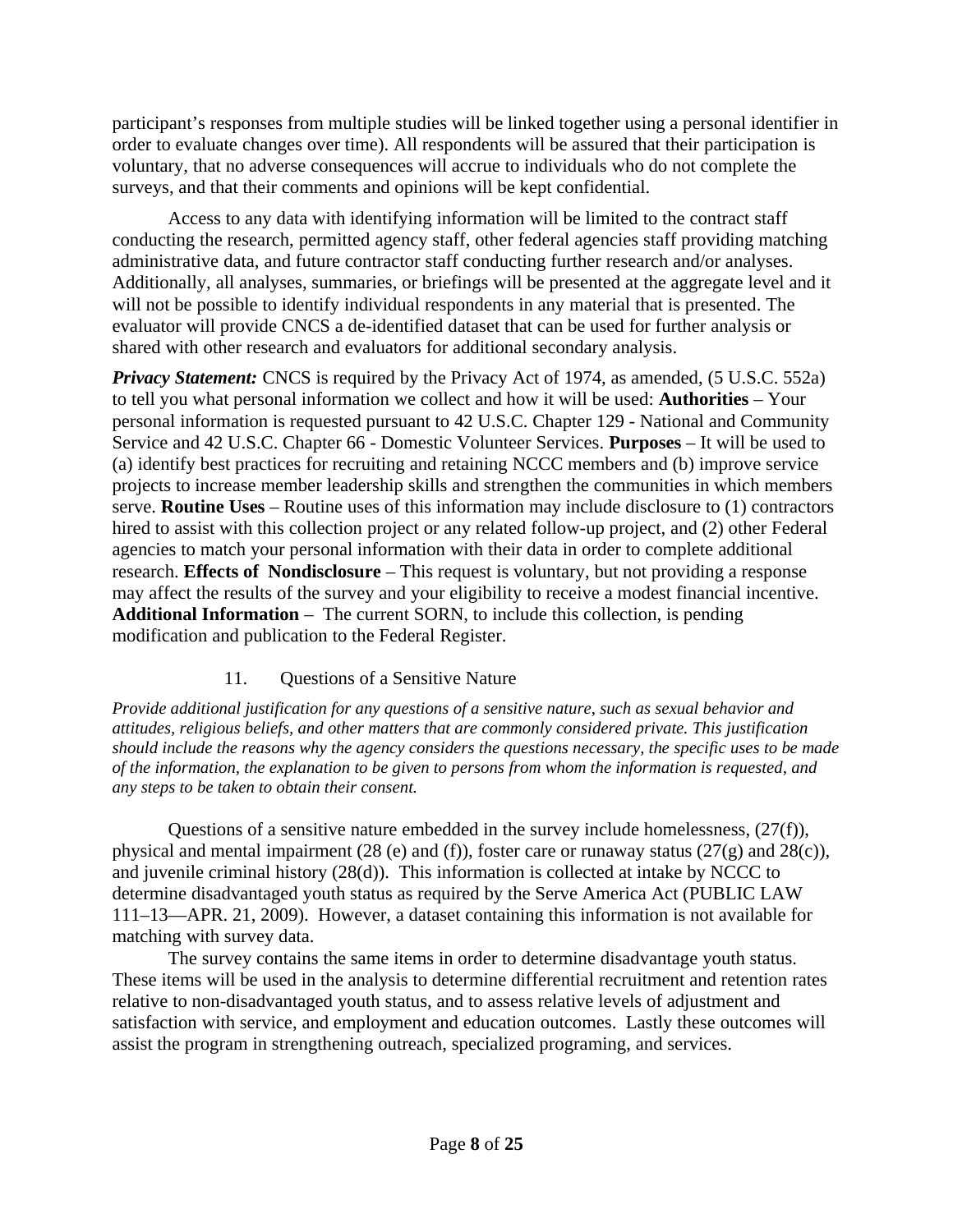## *12. Estimates of Annualized Hour Burden*

*Table 2 Leadership Surveys Estimates of Hour Burden*

|                                     | Time/      | Total       | Estimated |
|-------------------------------------|------------|-------------|-----------|
|                                     | Respondent | Respondents | Hours     |
|                                     | (minutes)  |             |           |
| <b>Baseline</b>                     | 20         | 2740        | 913.33    |
| Member early exit survey            | 8          | 320         | 42.67     |
| First follow-up                     | 20         | 2192        | 730.67    |
| Second follow-up                    | 20         | 1654        | 551.33    |
|                                     |            |             |           |
| <b>Total Estimated Burden Hours</b> |            |             | 2238      |

#### *Table 3 Qualitative Data Collection Estimates of Hour Burden*

|                                              | Time (minutes) | Total       | Estimated |
|----------------------------------------------|----------------|-------------|-----------|
|                                              |                | Respondents | Hours     |
|                                              |                |             |           |
| <b>Leadership Development/Member</b>         |                |             |           |
| <b>Retention</b>                             |                |             |           |
| Focus groups (Corps members and team         | 90             | 240         | 360       |
| leaders)                                     |                |             |           |
| Follow-up phone interviews (Corps            | 30             | 240         | 120       |
| members and team leaders)                    |                |             |           |
| Phone interviews (early exit members)        | 30             | 60          | 30        |
| Phone interviews Sponsors/ FEMA              | 30             | 48          | 24        |
|                                              |                |             |           |
| <b>Strengthening Communities</b>             |                |             |           |
| (Comprehensive Case Studies)                 |                |             |           |
| Focus groups (Corps members)                 | 90             | 96          | 144       |
| Interviews (Team Leaders)                    | 60             | 6           | 6         |
| Interviews (Sponsors/FEMA) <sup>1</sup>      | 60             | 24          | 24        |
| Interviews (Community stakeholders)          | 30             | 30          | 15        |
| <b>Strengthening Communities (Restricted</b> |                |             |           |
| <b>Case Studies)</b>                         |                |             |           |
| NCCC Team Leader*                            | 30             | 12          | 6         |
| Sponsors/FEMA POCs                           | 60             | 12          | 12        |
| Community Stakeholders*                      | 30             | 24          | 12        |
|                                              |                |             |           |
| <b>Total Estimated Burden Hours</b>          |                | 792         | 753       |

\*Up to 2 per case study/project. NCCC site supervisors and staff are not included in the calculation.

<sup>1</sup>Two time points.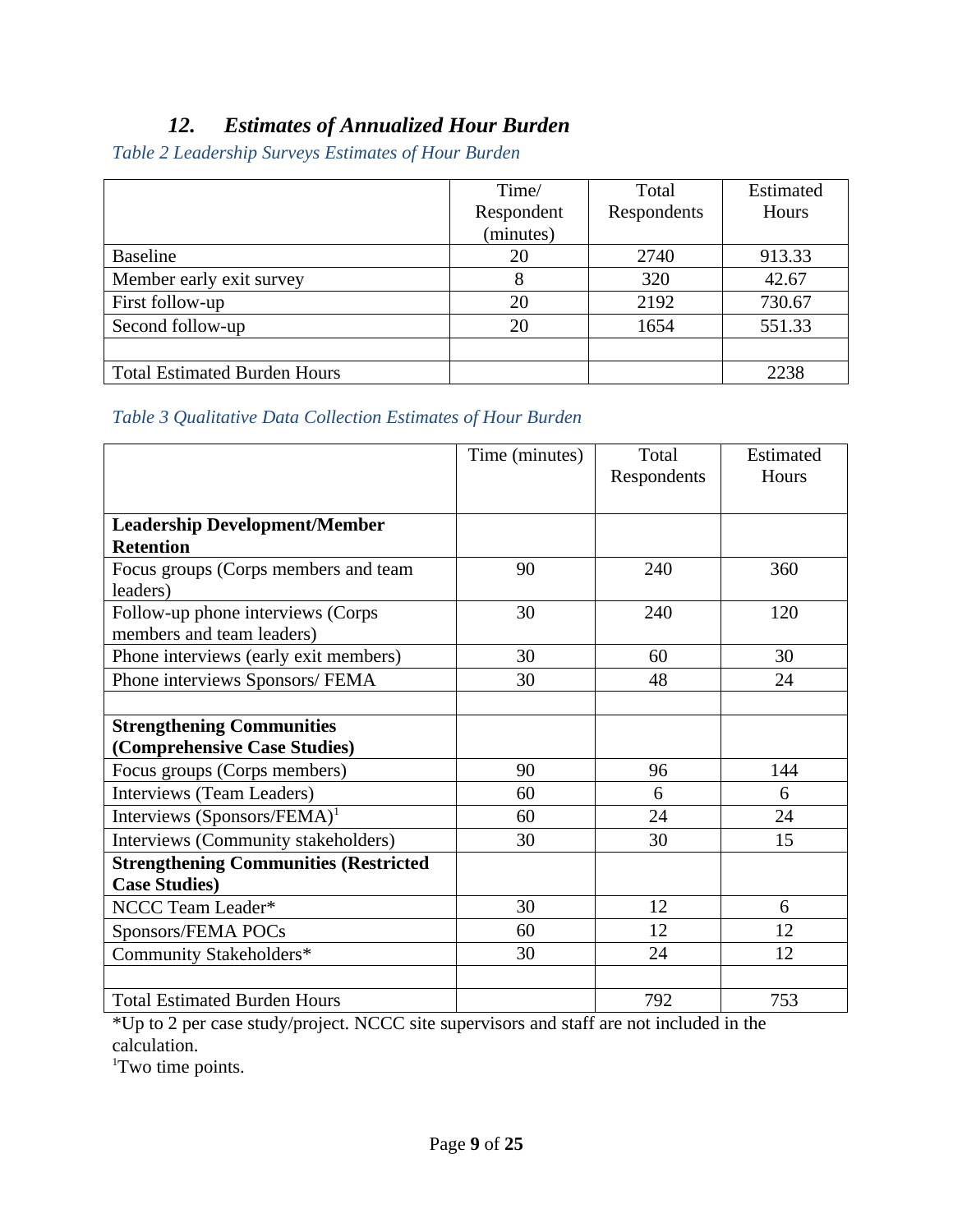### *13. Estimates of Annualized Cost Burden to Respondents*

*Provide an estimate of the total annual cost burden to respondents or recordkeepers resulting from the collection of information. (Do not include the cost of any hour burden shown in sections 12 and 14). The cost estimate should be split into two components: (a) a total capital and startup cost component (annualized over its expected useful life); and (b) a total operation and maintenance of services component. The estimates should take into account costs associated with generating, maintaining, and disclosing or providing the information.*

There are no direct costs to respondents other than their time to participate in the study.

### *14. Estimates of Annualized Cost to the Government*

*Estimate government costs for contracted data collection by adding the contract costs plus personnel costs of federal employees involved in oversight and analysis. This section should make it clear that the program "has planned and allocated resources for the efficient and effective management and use of the information to be collected, including the processing of the information in a manner which shall enhance, where appropriate, the utility of the information to agencies and the public."*

This baseline year of the study involves a one-time cost to the Federal Government totaling approximately \$436,132.81, which is the total contract cost for project planning and implementing the data collection for the three studies, and personnel costs of federal employees involved in oversight and analysis.

|                        |              | $%$ of        |                                         | <b>Total Cost to</b> |
|------------------------|--------------|---------------|-----------------------------------------|----------------------|
| <b>Cost Category</b>   | Salary*      | <b>Effort</b> | Cost                                    | Government           |
| Federal                | \$85,000.0   |               |                                         |                      |
| Oversight              | <sup>0</sup> | 45            |                                         | 38250                |
|                        |              |               |                                         | 0                    |
|                        |              |               |                                         | 0                    |
|                        |              |               |                                         | 0                    |
| <b>Contractor Cost</b> |              |               | <b>Base Year - Direct Costs</b>         | 399,315.20           |
|                        |              |               | Base Year - Travel                      | 36,817.61            |
|                        |              |               | <b>Total Base</b>                       | 436,132.81           |
|                        |              |               | <b>Option Year -Direct Costs</b>        | 843,341.43           |
|                        |              |               | <b>Option Year -Travel</b>              | 116,836.77           |
|                        |              |               | Option Year One Total                   | 960,178.20           |
|                        |              |               | <b>Option Year Two-Direct Costs</b>     | 647,799.10           |
|                        |              |               | Option Year Two -Travel                 | 65,196.48            |
|                        |              |               | Option Year Two Total                   | 712,995.58           |
|                        |              |               | <b>Option Year Three - Direct Costs</b> | 384,991.22           |
|                        |              |               | Option Year Three - Travel              | 9,480.09             |
|                        |              |               | Option Year Three - Total               | 394,471.31           |
| <b>Total</b>           |              |               |                                         | 2,542,027.90         |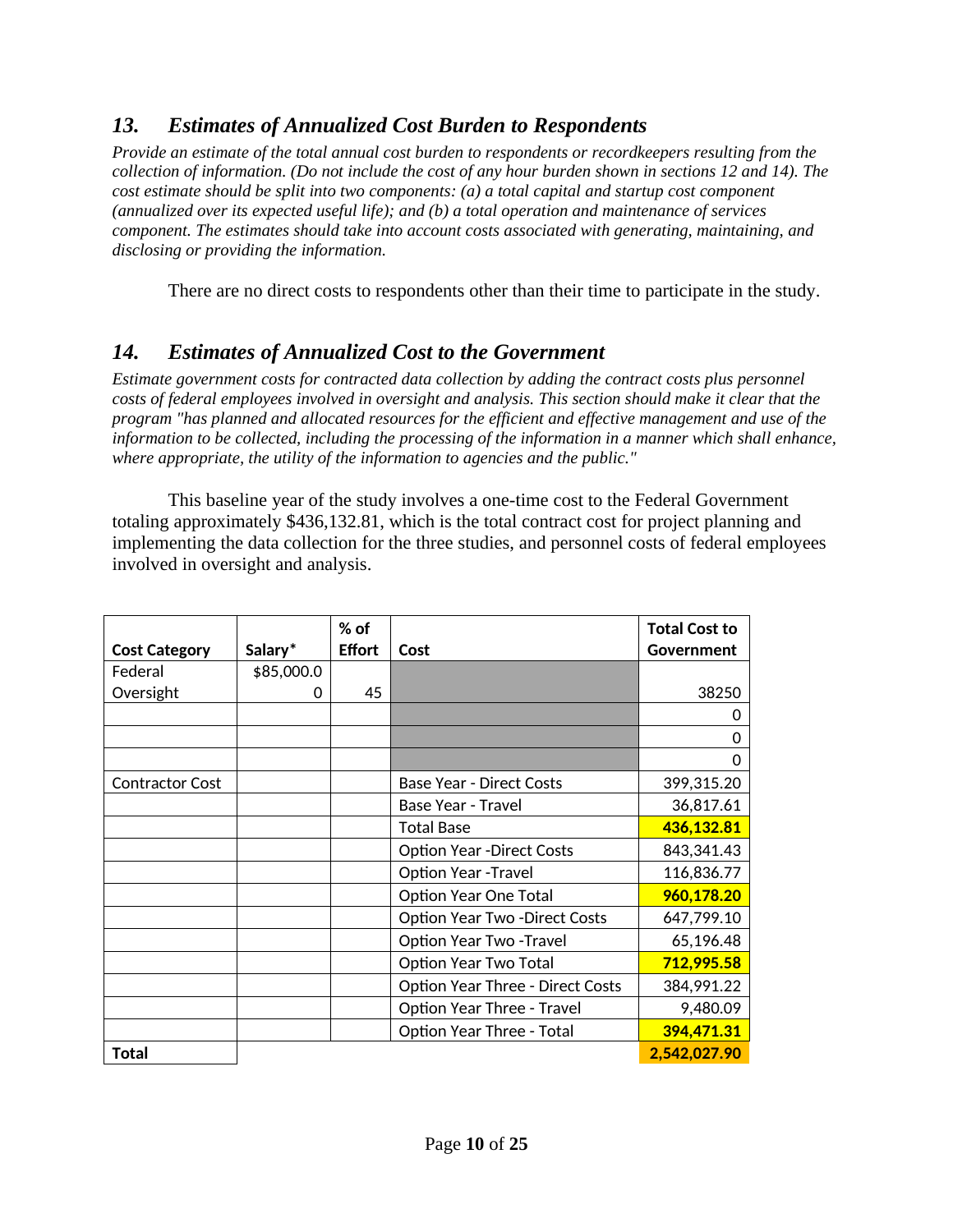### *15. Changes in Burden*

*Explain the reasons for any program changes or adjustments reported in sections 12.*

This is an application for new data collection. There are no program changes.

## *16. Time Schedule, Publication and Analysis Plans*

*For collections of information whose results are planned to be published, outline plans for tabulation and publication. Address any complex analytical techniques that will be used. Provide the time schedule for the entire project, including beginning and ending dates of the collection of information, completion of report, publication dates, and other actions.*

### **Time Schedule**

The proposed online survey to be used for the studies will be administered at:

- **Baseline** (first survey): prior to training, before members report to their campus. Recruitment of members and comparison group will occur at least two months prior to members reporting for their service.
- **Exit Survey** (early exit members): members who leave early will be administered a short survey that includes four questions to measure their reasons for leaving as well as their perception about the service experience and how this experience may have contributed to their decision to leave. It is projected that members will begin to exit as early as March 2020 and up to the end of the term of service (10 months for Traditional NCCC and 12 months for FEMA Corps).
- **Follow-up** (second survey): The second survey will be administered near the end of the term of service to members and comparison group respondents who completed the baseline survey.
- **Follow-up** (third/final survey): Approximately one year following the end of the term of service. All participants who completed the second survey.

### **Qualitative Data Collection**

- The qualitative data for the leadership development and member retention studies will be collected through focus groups and semi-structured interviews from active Corps members, NCCC staff, NCCC Sponsors, and FEMA point of contacts. There will be two data collection points. The first will occur onsite at each campus near the end of members' service year. The second data collection point will be a phone interview approximately one month after the term of service ended with the same members who participated in the onsite focus groups.
- The data collection for the strengthening communities study will take place in site visits and follow-up phone interviews. Data collection that occurs during site visits will include in-depth interviews and focus groups with members, leaders, site sponsors and supervisors, and community stakeholders; observation; and a walking or windshield tour of the parts of the community in which NCCC is working. Follow-up data collection for comprehensive site visits will be conducted by phone with sponsors, FEMA point of contacts, site supervisors and community stakeholders. In addition, selected sites will also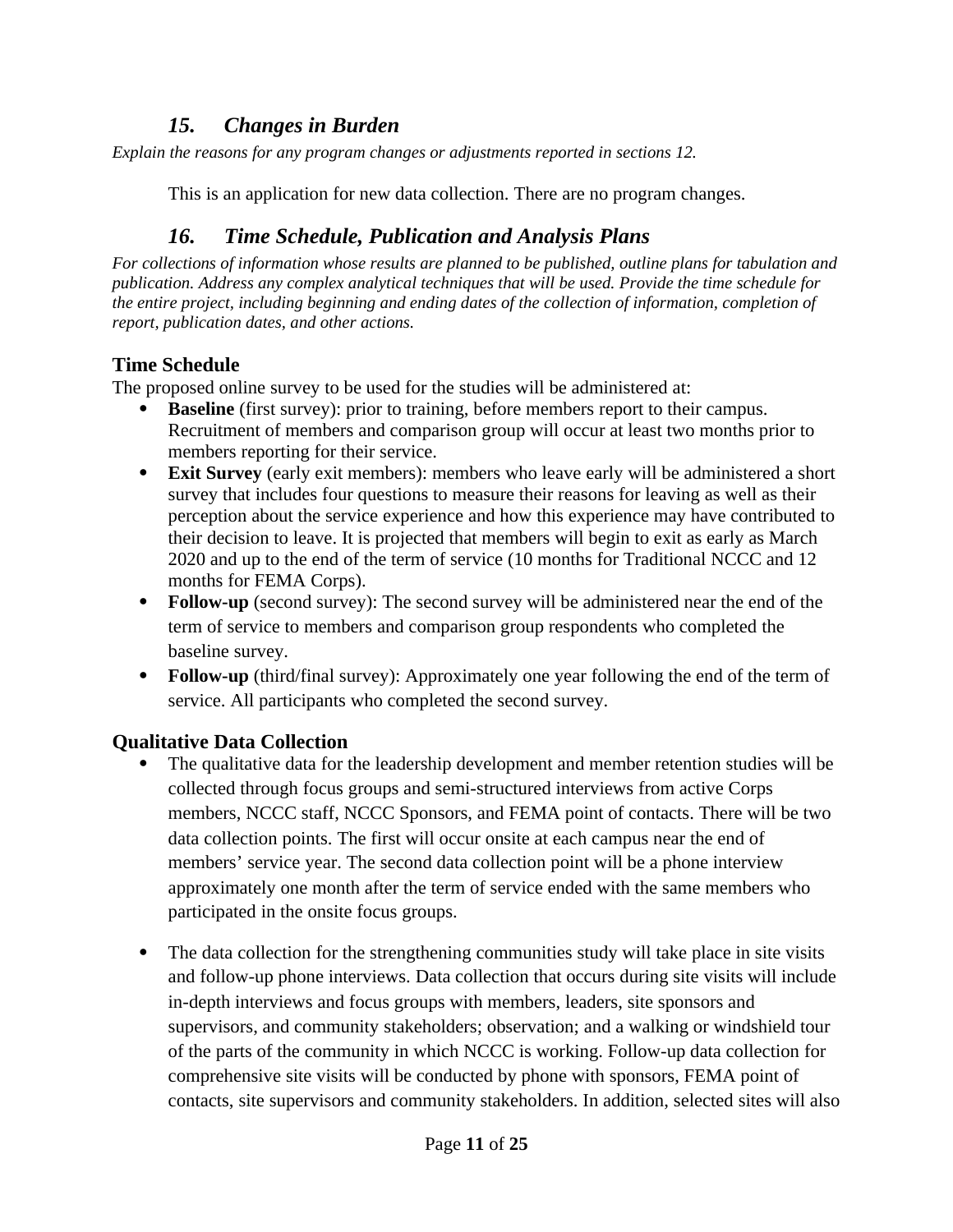have ripple effects mapping workshops for combinations of sponsors, members, and community stakeholders already participating in interviews and focus groups.

Figure 1 shows the data collection timeline. Assuming enrollment into the study begins with Class 26 (Winter cycle), the data collection period for the baseline and first follow-up surveys will span 32 months. The baseline survey data collection period is proposed from December, 2019 to September 2020. The first follow-up survey is proposed from November 2020 to August 2021. The second follow-up survey is proposed from November 2021 to August 2022. The member early exit survey will be from March 2020 to June 2021. The qualitative data collection for the leadership development and member retention studies is proposed from September 2020 to September 2021. The first data collection point for the strengthening communities study is proposed from January 2021 to September 2021; the second data collection is proposed from January 2022 to September 2022. The analysis and report period spans 12 additional months from October 2020 to November 2023.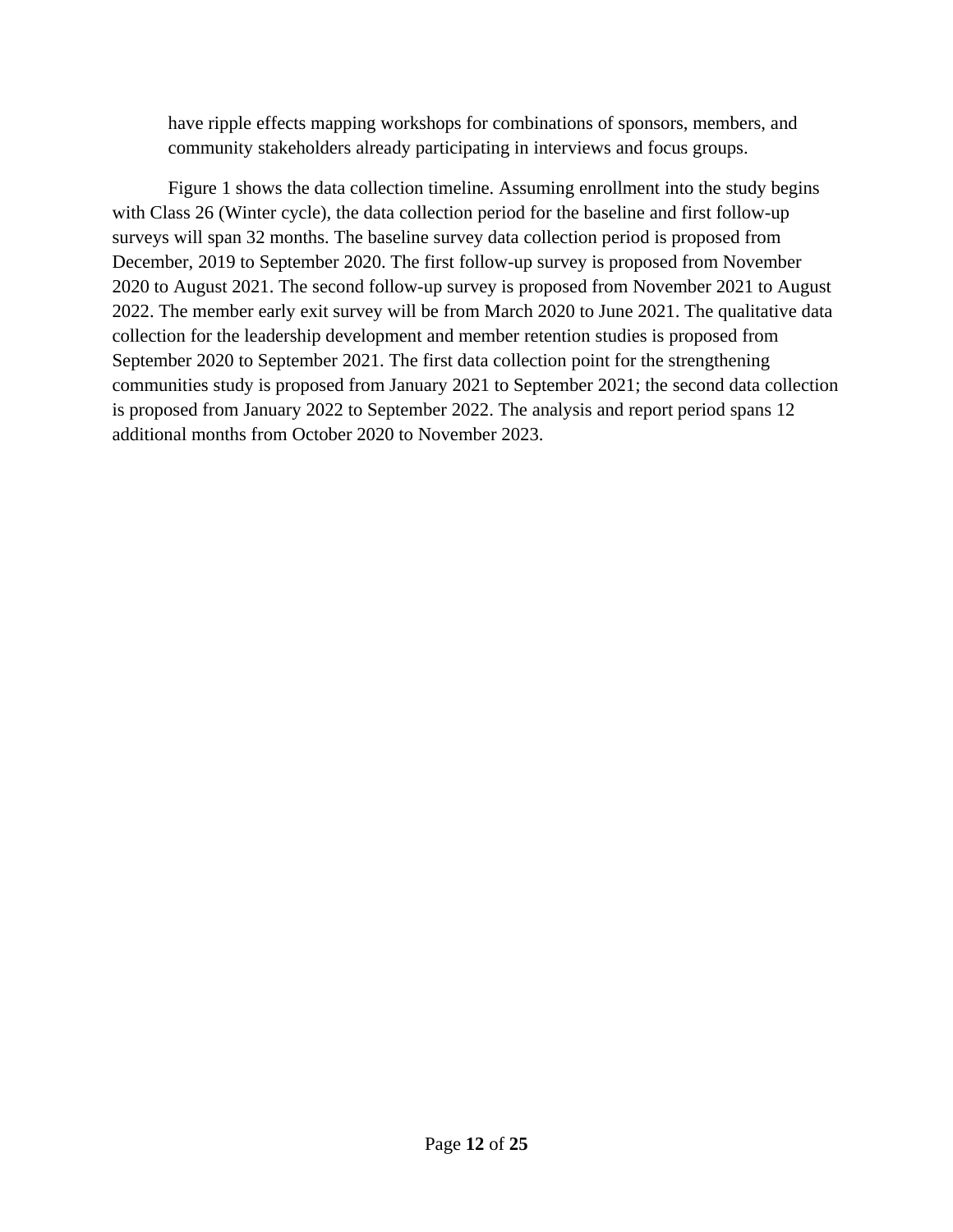#### *Figure 1 NCCC Longitudinal Evaluation Timeline*

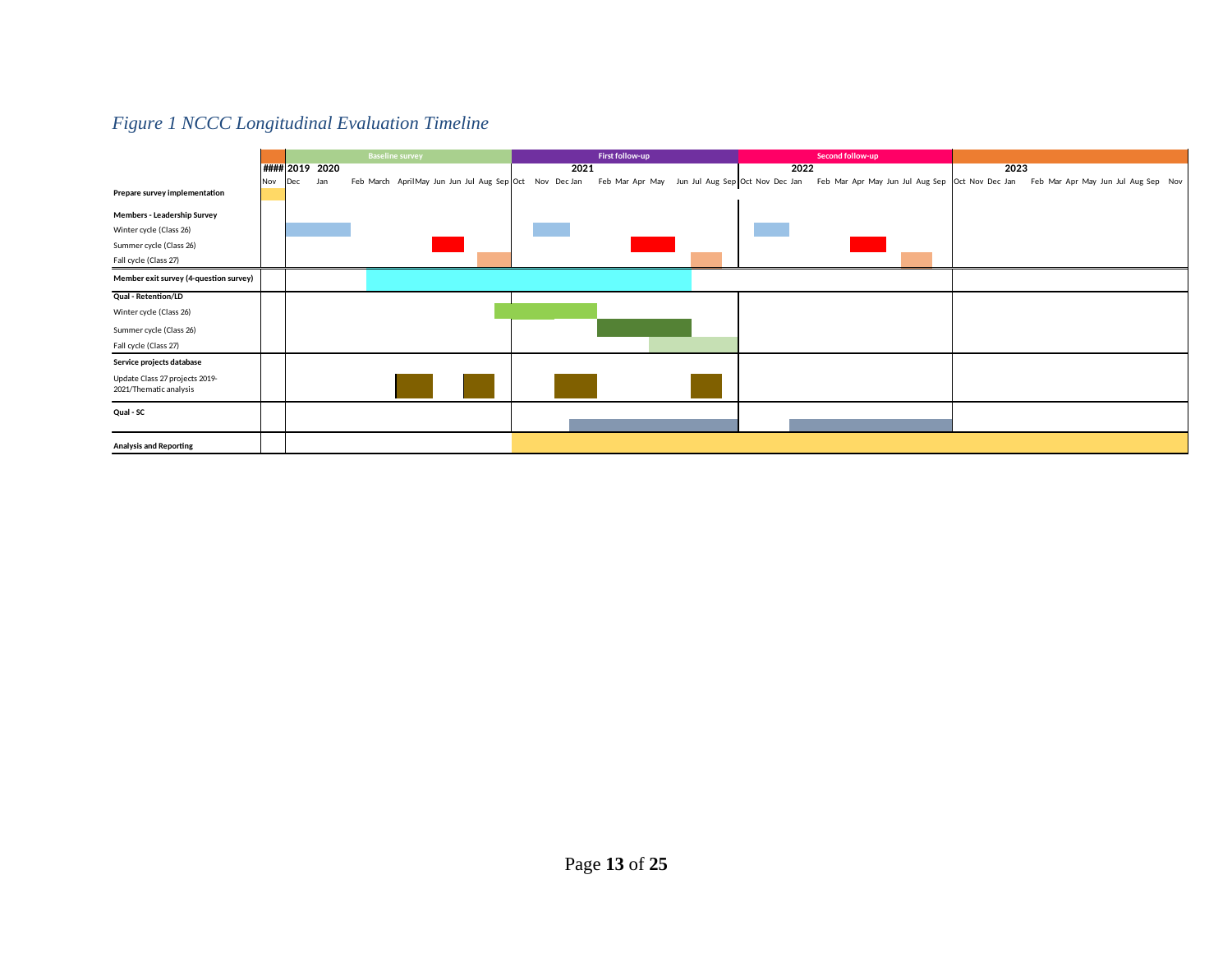#### **Publication Plan**

Reporting and dissemination of results will be mainly in the form of issue briefs and reports with supporting graphs and tables on key data points. For internal audiences at CNCS and the NCCC campuses, these will be focused on information relevant to program improvement and enhancement. For external audiences, an evaluation report will be made available detailing the steps taken to conduct the evaluation and presenting the results; an emphasis will be made on the strengths and limitations of the data and corresponding analyses to ensure appropriate use of results. The data gathered from the evaluation may be used in analysis and planning work for other program evaluations and research projects conducted by CNCS as applicable.

The evaluator will analyze the data and provide CNCS a report for each study at the end of each data collection period (baseline, first and second follow-up). The reports will describe the evaluation findings for each round of data collection. The reports may be in the form of manuscripts intended for academic peer-reviewed journals. The evaluator will provide supporting materials that will include data files and a user's guide for future research. CNCS will include the evaluation results in its Performance and Accountability Reporting to Congress and in a subsequent Congressional Budget Justification.

#### **Analysis Plan**

The Quasi Experimental Design will provide rigorous estimates of the impact of participation in NCCC on members' leadership qualities and skills and factors affecting member retention. Implementing the QED involves:

1. Collecting surveys from treatment and comparison group participants at three time points. The measures to be collected through the surveys include background and demographic characteristics, prior volunteer service, and leadership qualities and skills.

2. Applying matching methods to construct equivalent comparison groups, which are comprised of individuals with the same observable characteristics as participants in the treatment group.

3. Producing rigorous estimates of program impacts through outcome comparisons between the treatment and the comparison groups.

Matching methods are a reliable approach for producing rigorous impact evaluations, particularly since a random assignment design is not feasible in this context. Matching methods provide credible impact estimates when: 1) the data include large samples of non-members; and 2) matching is performed based on rich information on member and non-member characteristics. Rich data collection on treatment and comparison group participants is necessary to ensure that observable characteristics influencing program participation can be sufficiently approximated.

Comparison group participants should ideally be as similar as possible to Corps members prior to statistical adjustments in observable background characteristics as Corps members prior to the start of service. To construct the matched comparison group, the evaluator will rely on survey responses and program administrative data which will provide information on the characteristics of all applicants who applied for membership in the NCCC program. The available sample for the comparison group will need to be large enough to locate matches for Corps members in the treatment group.

There are several ways researchers use propensity scores to reduce confounding factors, including matching on the propensity score, stratification on the propensity score, inverse probability of treatment weighting (IPTW) using the propensity score, and covariate adjustment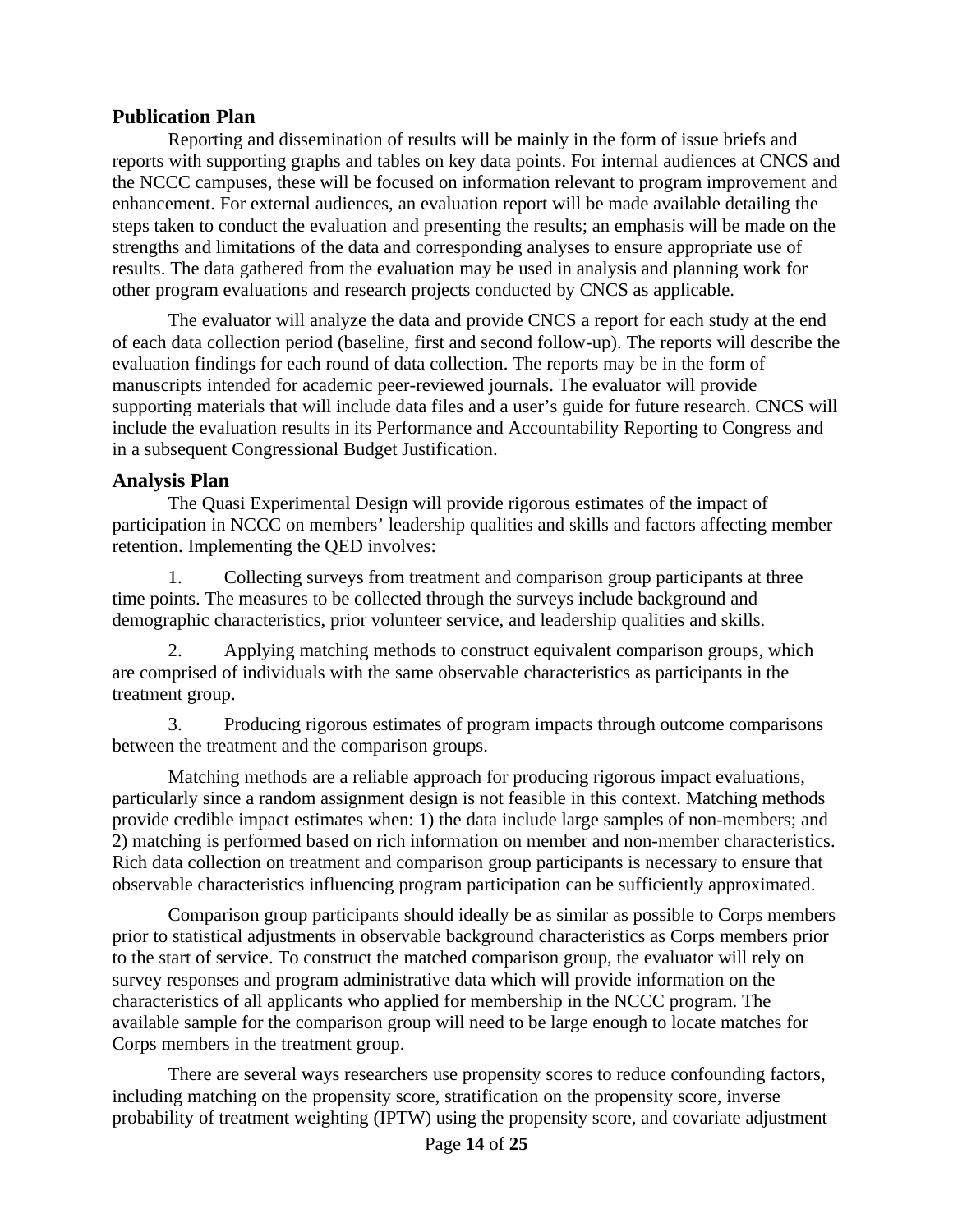using the propensity score (Austin, 2016; ; Austin & Stuart, 2015; Thoemmes & Ong, 2015; Stuart, 2010). For example, IPTW or full matching could be used if the decision based on the available data is to estimate the average treatment effect (ATE). Alternatively, given the possibility that there might not be as many comparison participants as treatment participants, appropriate matching choices might be subclassification and weighting by the odds to estimate the average treatment on treated (ATT).

Once matching is achieved, it is necessary to test if treatment and comparison individuals share similar characteristics. These tests involve comparisons of variable means and standard deviations between the treatment and the comparison group. If treatment-comparison differences in characteristics remain, the evaluator will modify the model specification used to match (e.g., include polynomials to capture nonlinearities or multiplicative terms to capture variable interactions, changing the method of matching) to eliminate such differences and ensure that a successful matching is achieved. This is a particularly necessary step for the internal validity of the impact analysis.

**Impact Analysis**. To estimate the impact of NCCC on members' leadership qualities and skills, the evaluator will examine outcome differences between the treatment group and the matched comparison cases. To estimate the impact with increased statistical efficiency, the evaluator will use multivariate multiple regression models using the post-match sample, controlling for baseline characteristics. The dependent variable in this model will be each participant's leadership qualities and skills measured by professional skills, life skills, team behavior, and community and civic engagement. The parameter constituting the 'impact estimate' in this model will be the regression-adjusted treatment effect of NCCC participation on each outcome of interest. It is anticipated that the outcome measures will likely not be normally distributed across participants. There are several regression models that can be explored such as Poisson, negative binomial or logistic, whereby adjustments can be made to the model estimation procedures such that the model makes fewer assumptions of outcome distribution normality.

The dependent variables in this model - professional skills, life skills, team behavior, and community and civic engagement will be used to assess each participant's leadership qualities and skills development. The four dependent variables will be aggregated measures of survey item responses.

An exploratory factor analysis will be conducted to assess loadings of each item on the dependent variables, ostensibly to support the model framework, in particular the validity of the aggregation scores. Additionally, factor analysis will be used to assess the relative value of each measure for future modifications to the instrument.

There will also be an analysis to examine the impact of service projects on members' leadership qualities and skills, and their impact on member retention. This analysis will include the sample of Corps members only and is a mixed-methods approach:

4. Merging Corps members survey responses with CNCS service projects database. The data on service projects will be important to gain exploratory insight into the heterogeneity of members' experiences, and the association that the nature of participation activities shares with leadership qualities and skills, and member retention.

5. Triangulating Corps members survey responses with focus groups and semistructured interviews data.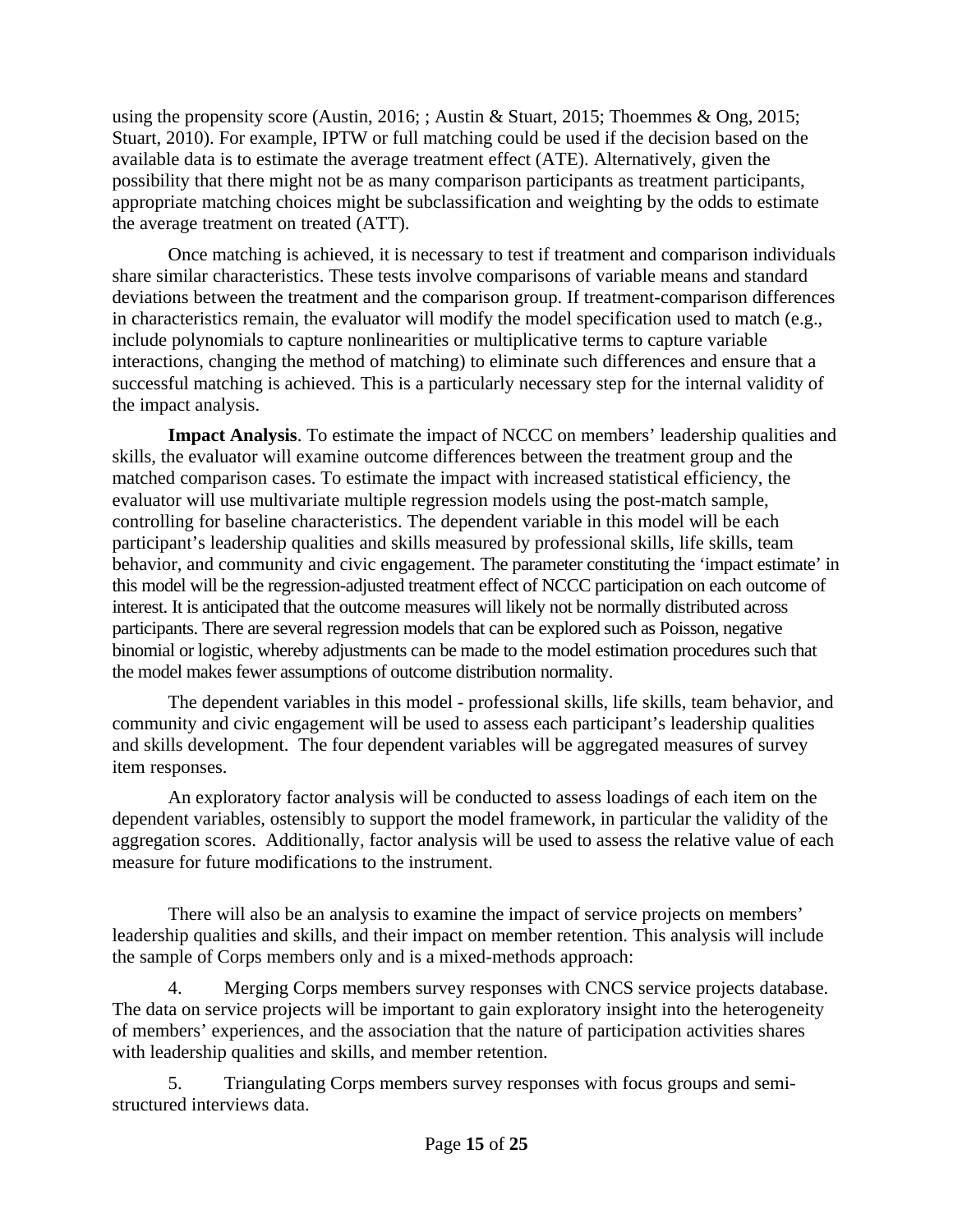**Content and Thematic Analysis.** The quantitative analysis will be triangulated with the focus groups and semi-structured interview data. The evaluator will analyze the focus groups and semi-structured interviews data collected from members, NCCC staff, project sponsors and FEMA POCs to determine what factors contributed to leadership development in members while serving with NCCC. The narrative responses gathered from members will be used to complement the outcomes from the quantitative leadership surveys.

Table 4 summarizes the research questions, data sources and sample, and analysis approach for the leadership development study.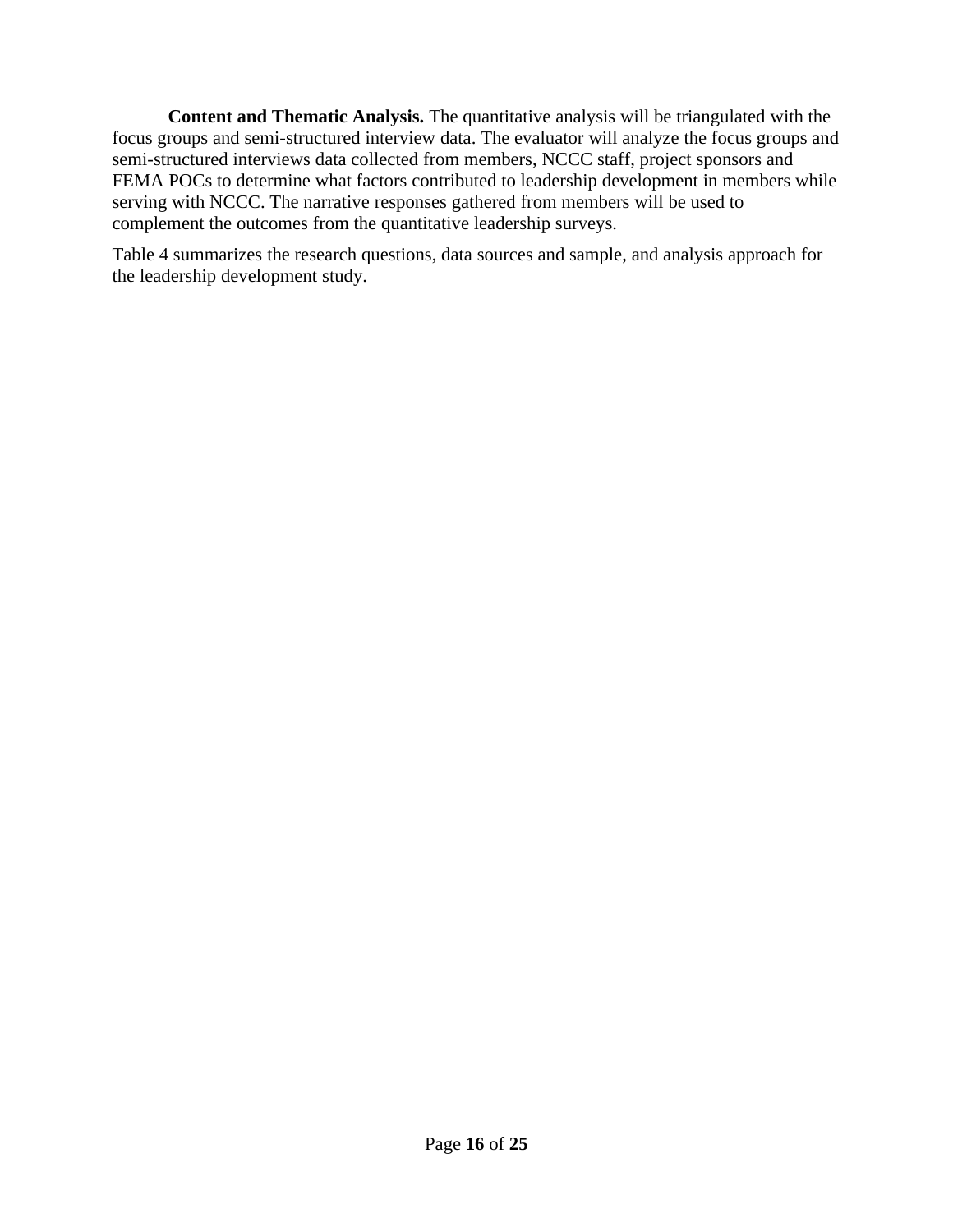## *Table 4 Leadership Development Study: Research Questions, Data Sources and Sample, analysis*

| <b>Research Questions</b>                                                                                                                                                                                                                                                                         | Data sources/Sample                                                                                        | <b>Description of analysis</b>                                                                                                                                                                                                                                                   | <b>Analysis</b>                                                                                                                                                                           |
|---------------------------------------------------------------------------------------------------------------------------------------------------------------------------------------------------------------------------------------------------------------------------------------------------|------------------------------------------------------------------------------------------------------------|----------------------------------------------------------------------------------------------------------------------------------------------------------------------------------------------------------------------------------------------------------------------------------|-------------------------------------------------------------------------------------------------------------------------------------------------------------------------------------------|
| What is the profile of NCCC<br>members, including their demographic<br>characteristics, sources to learn about<br>NCCC, and motivations for serving?<br>How do members perceive the NCCC<br>experience prior to the start of their<br>service? How do Traditional Corps<br>and FEMA Corps differ? | Baseline survey / sample of<br>members.                                                                    | Examine members'<br>background characteristics,<br>incoming leadership skills,<br>motivation, sources where<br>and how they learn of<br>NCCC, knowledge and<br>perception of serving with<br>NCCC (the degree of<br>mismatch in how they<br>perceive the service<br>experience). | Descriptive analysis, chi-square<br>test, t-test; latent class analysis<br>(LCA) to identify types of<br>members base on motivation,<br>sources where members learn<br>about NCCC.        |
| How do NCCC members differ<br>2.<br>in interpersonal skills, life skills,<br>including attitudes and behavior in<br>group settings prior to the start of<br>service compare to youth of similar<br>background who do not serve with<br>NCCC? How do Traditional Corps<br>and FEMA Corps differ?   | Baseline survey / two groups:<br>members and accepted applicants<br>who do not serve (comparison<br>group) | <b>Examine</b> how members<br>differ from comparison<br>group in background,<br>interpersonal skills, life<br>skills; establish baseline<br>equivalence between the<br>two groups using<br>propensity score methods<br>to construct matched<br>comparison cases.                 | Descriptive analysis, <i>t</i> -test or<br>non-parametric test (e.g.,<br>Wilcoxon signed-rank test) to<br>assess differences in observed<br>characteristics; propensity score<br>methods. |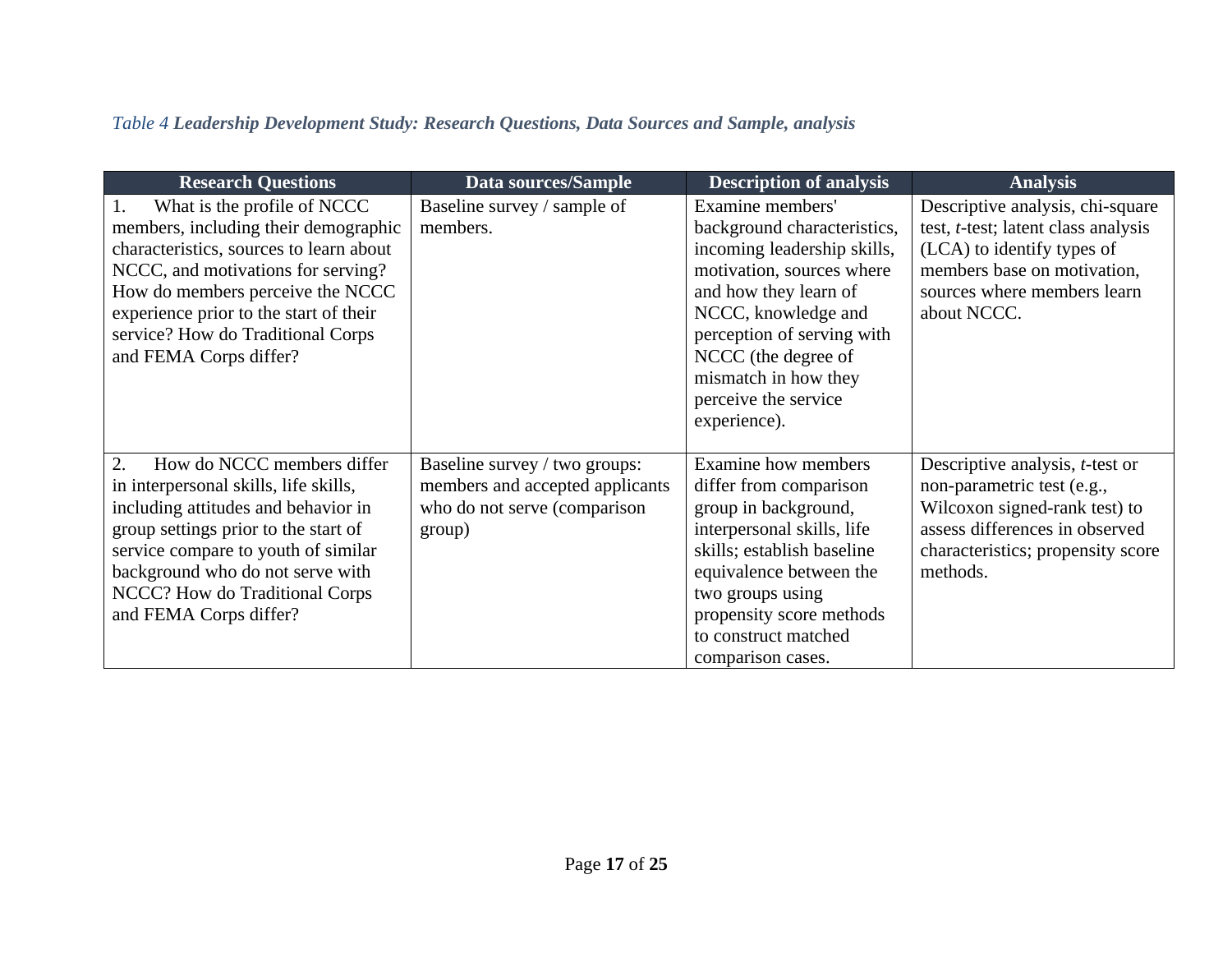### *Table 4 Continued*

| <b>Research Questions</b>                                                                                                                                                                                                                                                                                                                        | <b>Data sources/Sample</b>                                                                                                                                 | <b>Description of analysis</b>                                                                                                                                                                                                                                                                                                                     | <b>Analysis</b>                                                                                                                                     |
|--------------------------------------------------------------------------------------------------------------------------------------------------------------------------------------------------------------------------------------------------------------------------------------------------------------------------------------------------|------------------------------------------------------------------------------------------------------------------------------------------------------------|----------------------------------------------------------------------------------------------------------------------------------------------------------------------------------------------------------------------------------------------------------------------------------------------------------------------------------------------------|-----------------------------------------------------------------------------------------------------------------------------------------------------|
| 3.<br>What is the impact of NCCC<br>participation on members' leadership<br>skills (professional skills, life skills,<br>teamwork, and civic engagement)?<br>How do these skills change at the end<br>of their service and one year following<br>the end of service? How does the<br>impact vary for Traditional Corps and<br><b>FEMA Corps?</b> | Baseline, 1st and 2nd follow-up<br>surveys; qualitative data from<br>focus groups and interviews / two<br>groups: members and matched<br>comparison cases  | Baseline and 1st follow-up:<br>using the sample of<br>members and matched<br>comparison cases examine<br>differences in change in<br>leadership outcomes.<br>Baseline, 1st and 2nd<br>follow-up: using the sample<br>of members and matched<br>comparison cases to<br>examine differences in<br>growth in leadership skills<br>outcomes over time. | Impact analysis: multivariate<br>multiple regression models;<br>latent growth curve model.<br>Thematic and content analysis<br>of qualitative data. |
| How do members' service<br>$\overline{4}$ .<br>projects experiences contribute to their<br>Leadership skills (professional skills,<br>life skills, teamwork, and civic<br>engagement)? How does the<br>contribution of service experiences<br>vary for Traditional Corps and FEMA<br>Corps?                                                      | Baseline, 1st and 2nd follow-up<br>surveys; CNCS service projects<br>database; qualitative data from<br>focus groups and interviews /<br>sample of members | Examine the impact of<br>service projects on<br>members' leadership<br>outcomes immediately<br>upon the completion of<br>service and one year<br>following the end of<br>service.                                                                                                                                                                  | Impact analysis: multi-level<br>hierarchical regression; latent<br>growth curve model. Content<br>and thematic analysis of<br>qualitative data.     |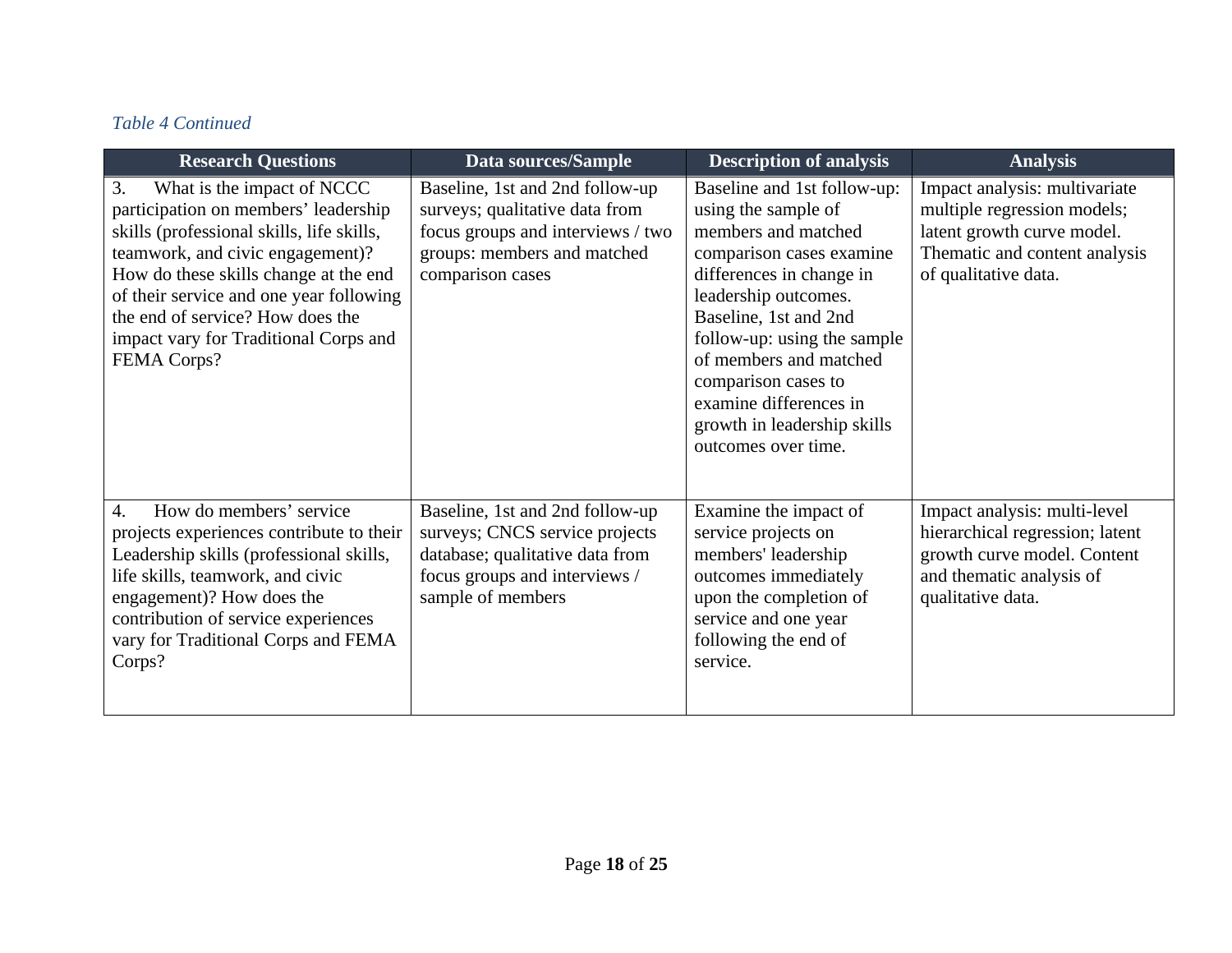#### **Member Retention Study**

Since the leadership development and retention studies share the same questionnaire, the measures for both studies are similar, except reasons for leaving which will be measured for those who leave service early. Like the leadership development study, the retention study will use a QED design. However, there will be two comparison groups. The treatment group will be Corps members who complete their term of service; one comparison group will consist of members who leave early and do not complete their term of service, and the second comparison group will be accepted applicants who declined to serve. The impact analysis will be conducted twice, at the end of service and again at one year following the completion of service. The QED will be implemented as previously described under the leadership study with one modification to the impact analysis since there are two comparison groups:

**Impact Analysis.** The evaluator will examine outcome differences between the treatment group (members who complete service), comparison group 1 (members who leave early), and comparison group 2 (accepted applicants who declined to serve). The parameter constituting the 'impact estimate' will be the regression-adjusted group membership effect of NCCC on each outcome of interest. To estimate the impact with increased statistical efficiency, the evaluator will use multivariate multiple regression models using the post-match samples, controlling for baseline characteristics.

To estimate the impact of the NCCC service experience on member retention, the evaluator will merge the survey responses with the data in the CNCS's service projects database to examine outcome differences between the treatment group (members who complete service) and members who leave service early (comparison group 1). Comparison group 2 will not be included in this analysis regarding the impact of service experience. To estimate the impact with increased statistical efficiency, the evaluator will use multivariate multilevel regression models using the post-match sample, controlling for baseline characteristics. The dependent variable in this model will be a dichotomous variable measuring whether the member persisted through graduation.

**Content and Thematic Analysis.** Thematic analysis will be applied to the data collected from interviews and focus groups with members, NCCC staff, project sponsors and FEMA POCs to determine what factor played a role in member's retention in the programs.

Table 5 summarizes the research questions, data sources and sample, and analysis approach for the member retention study.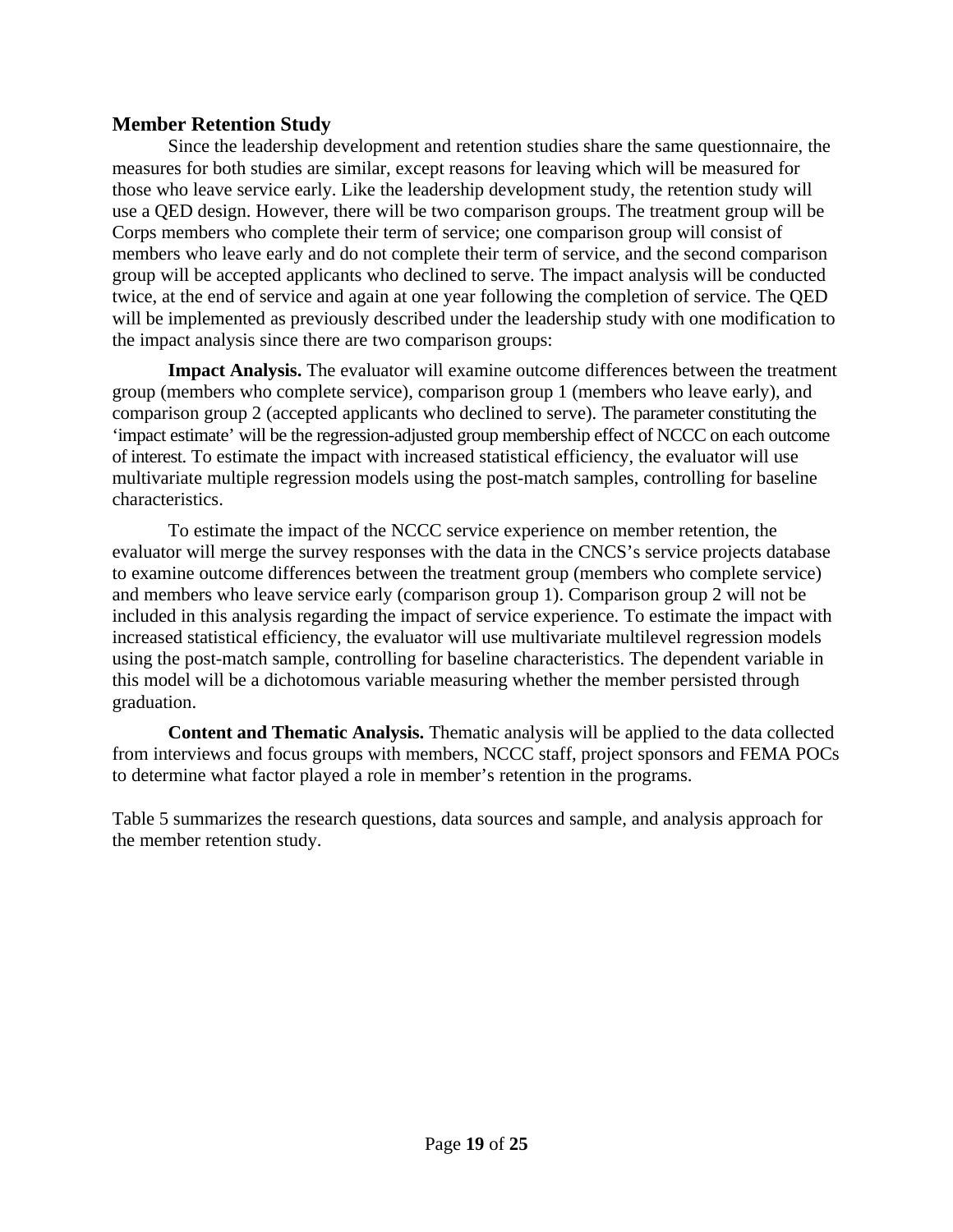## *Table 5 Member Retention: Research Questions, Data Sources and Sample, analysis*

| <b>Research Questions</b>                                                                                                                                                                                                                                                                                                                                                                    | Data sources / Sample                                                                                                                                                                        | <b>Description of analysis</b>                                                                                                                                                                                                                                                                                                                           | <b>Analysis</b>                                                                                                                                                                                                                                                   |
|----------------------------------------------------------------------------------------------------------------------------------------------------------------------------------------------------------------------------------------------------------------------------------------------------------------------------------------------------------------------------------------------|----------------------------------------------------------------------------------------------------------------------------------------------------------------------------------------------|----------------------------------------------------------------------------------------------------------------------------------------------------------------------------------------------------------------------------------------------------------------------------------------------------------------------------------------------------------|-------------------------------------------------------------------------------------------------------------------------------------------------------------------------------------------------------------------------------------------------------------------|
| What is the profile of NCCC members who<br>remain in service, including their<br>demographic characteristics, sources to<br>learn about NCCC, and motivations for<br>serving compared to members who leave?<br>How do these members perceive the NCCC<br>experience prior to the start of their service<br>compared to members who leave? How do<br>Traditional Corps and FEMA Corps differ? | Baseline and 1 <sup>st</sup> follow-up surveys<br>' sample of members only,<br>divided in two groups: members<br>who complete service compared<br>to members who exit service<br>early.      | Examine how the two groups of<br>members differ in background<br>characteristics, incoming<br>leadership skills, motivation,<br>sources where and how they<br>learned about NCCC,<br>knowledge and perception of<br>NCCC (degree of mismatch in<br>how they perceive the service<br>experience).                                                         | Descriptive analysis, chi-<br>square test, <i>t</i> -test; latent<br>class analysis to identify<br>types of members base on<br>motivation, sources where<br>members learned about<br>NCCC, differences in<br>knowledge of NCCC.                                   |
| How do members who remain in service<br>2.<br>differ in interpersonal skills, life skills,<br>including attitudes and behavior in group<br>settings prior to the start of service<br>compare to members who do not graduate<br>and compare to youth of similar<br>background who do not enroll in NCCC?<br>How do Traditional Corps and FEMA<br>Corps differ?                                | Baseline and 1 <sup>st</sup> follow-up surveys<br>/ three groups: members who<br>complete service, members who<br>exit early, accepted applicants<br>who do not serve (comparison<br>group). | Examine how the two groups of<br>members (complete service,<br>early exit) differ from<br>comparison group (accepted<br>applicants who do not serve) in<br>background, interpersonal skills,<br>and life skills; establish baseline<br>equivalence between the two<br>groups using propensity score<br>methods to construct matched<br>comparison cases. | Descriptive analysis, t-test<br>or non-parametric test<br>(e.g., Wilcoxon signed-<br>rank test) to examine<br>differences in observed<br>characteristics; propensity<br>score methods to construct<br>matched comparison cases<br>for members who leave<br>early. |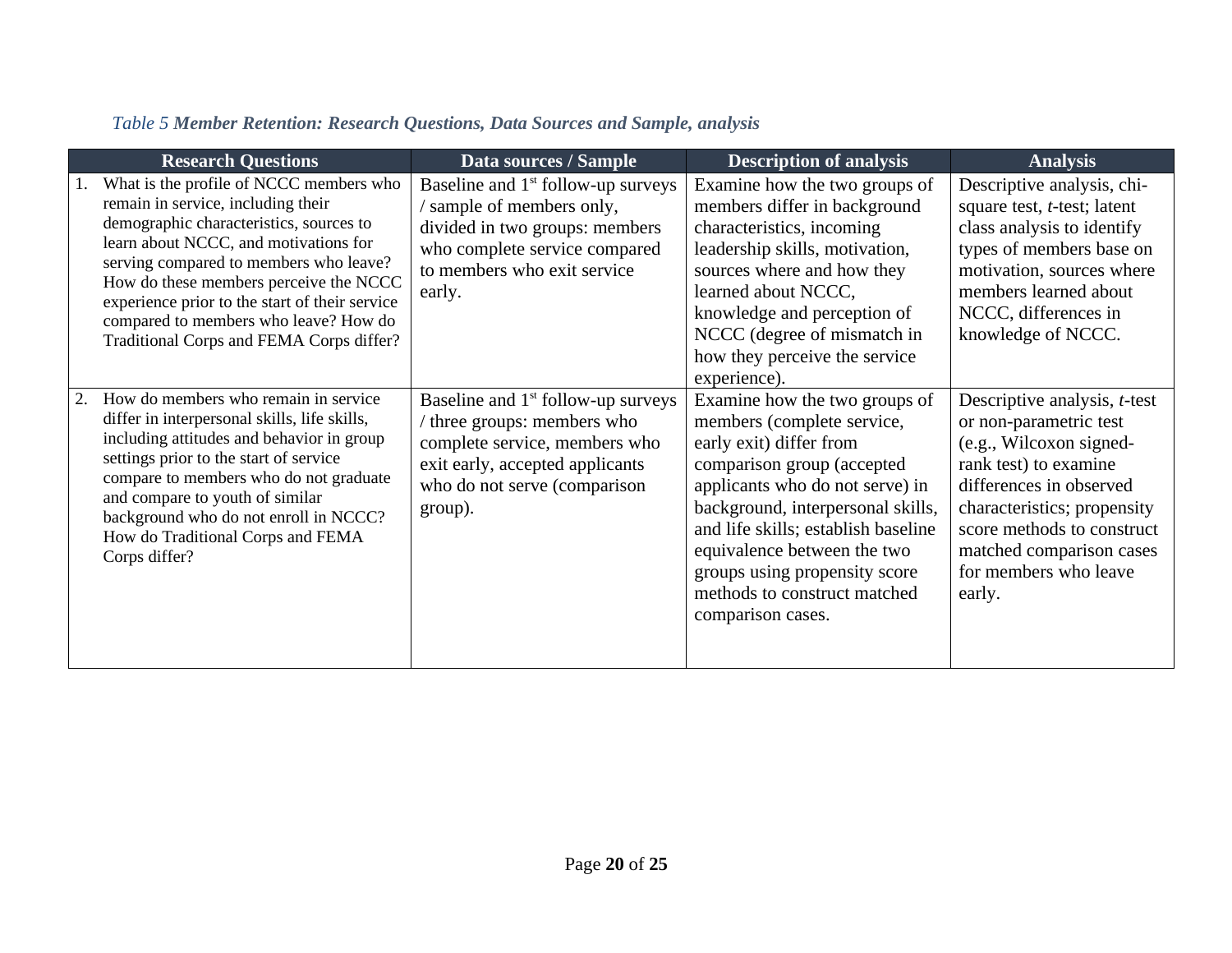## Table 5 continued

| <b>Research Questions</b>                                                                                                                                                                                                                                                                                                                                                                                 | <b>Data sources/Sample</b>                                                                                                                                                  | <b>Description of analysis</b>                                                                                                                                                                                                                                                                                   | <b>Analysis</b>                                                                                                                                           |
|-----------------------------------------------------------------------------------------------------------------------------------------------------------------------------------------------------------------------------------------------------------------------------------------------------------------------------------------------------------------------------------------------------------|-----------------------------------------------------------------------------------------------------------------------------------------------------------------------------|------------------------------------------------------------------------------------------------------------------------------------------------------------------------------------------------------------------------------------------------------------------------------------------------------------------|-----------------------------------------------------------------------------------------------------------------------------------------------------------|
| 3. How do the characteristics of service<br>projects (e.g., duration, perceived team<br>accomplishment and opportunities to<br>engage with the community) affect<br>member retention? How does the<br>association between service project<br>characteristics and retention differ for<br><b>Traditional Corps and FEMA Corps?</b>                                                                         | Baseline and 1st follow-up<br>surveys; CNCS service projects<br>database / sample of members<br>only, two groups (complete serve,<br>early exit).                           | Examine personal and<br>organizational/institutional factors<br>that contribute to member<br>retention.                                                                                                                                                                                                          | Multilevel logistic<br>regression.                                                                                                                        |
| 4. What is the impact of NCCC<br>participation on leadership skills<br>(professional skills, life skills,<br>teamwork, and civic engagement) for<br>members who remain in service<br>compare to members who leave? How<br>do these skills change at the end of<br>their service and one year following<br>the end of service? How does the<br>impact vary for Traditional Corps and<br><b>FEMA Corps?</b> | Baseline, 1st and 2nd follow-up<br>surveys; qualitative data from<br>focus groups and interviews / two<br>groups: members who complete<br>service and those who exit early. | Baseline and 1st follow-up: using<br>the two groups of members<br>(complete service, early exit)<br>examine differences in change in<br>leadership outcomes. Baseline, 1st<br>and 2nd follow-up: using the two<br>groups of members to examine the<br>differences in growth in leadership<br>outcomes over time. | Impact analysis:<br>multivariate multiple<br>regression models; latent<br>growth curve model.<br>Content and thematic<br>analysis of qualitative<br>data. |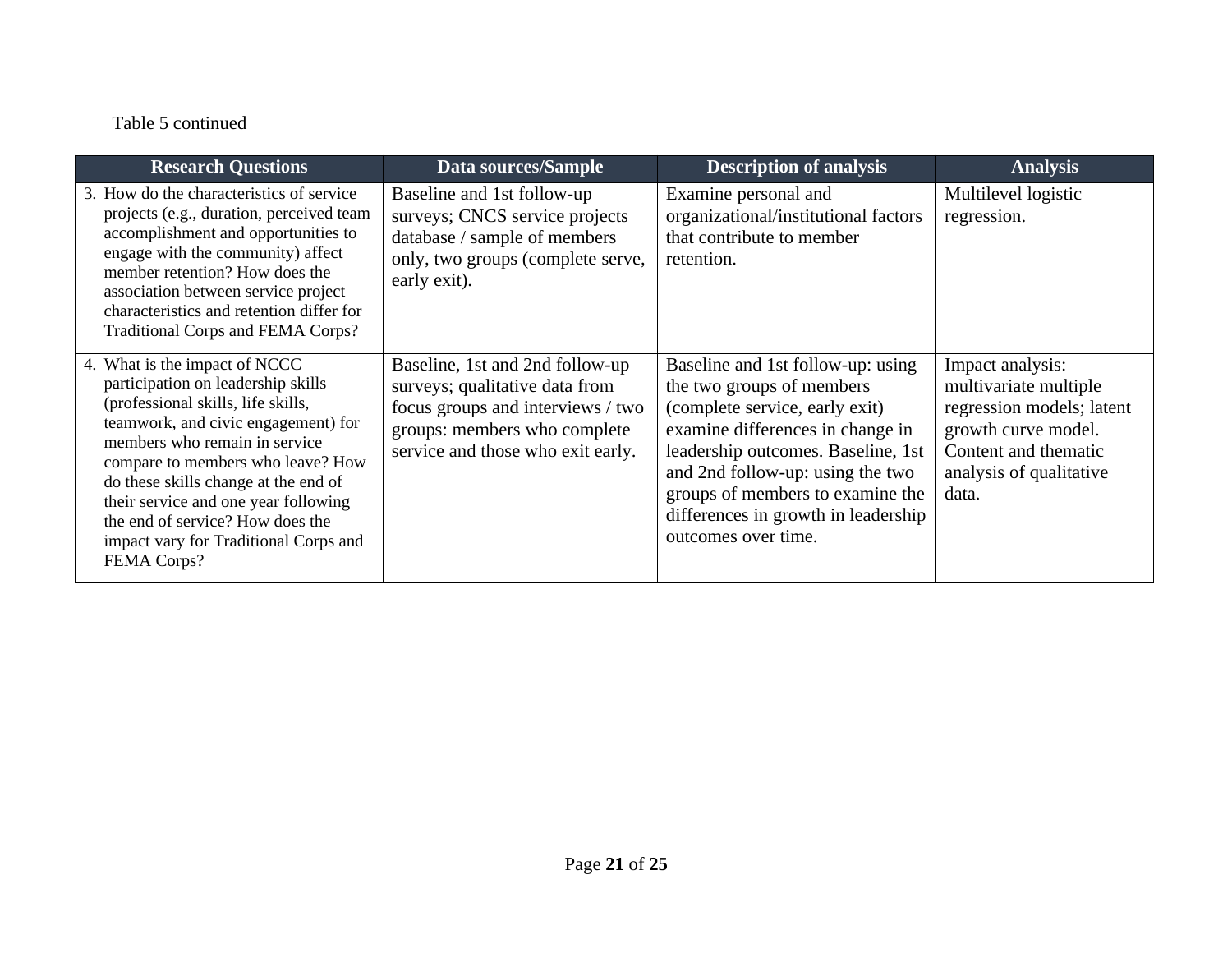| 5. What is the impact of NCCC                                                                                                                                                                                                                                                                                                                                                              | Baseline, 1st and 2nd follow-up                                                                                            | Baseline and 1st follow-up: using                                                                                                                                                                                                                                                                               | Impact analysis:                                                                                                                      |
|--------------------------------------------------------------------------------------------------------------------------------------------------------------------------------------------------------------------------------------------------------------------------------------------------------------------------------------------------------------------------------------------|----------------------------------------------------------------------------------------------------------------------------|-----------------------------------------------------------------------------------------------------------------------------------------------------------------------------------------------------------------------------------------------------------------------------------------------------------------|---------------------------------------------------------------------------------------------------------------------------------------|
| participation on (leadership skills<br>professional skills, life skills,<br>teamwork, and civic engagement) for<br>members who leave compare to youth<br>of similar background who do not<br>serve with NCCC? How do these skills<br>change at the end of their service and<br>one year following the end of service?<br>How does the impact vary for<br>Traditional Corps and FEMA Corps? | surveys; qualitative data from<br>focus groups and interviews / two<br>groups: early exit and matched<br>comparison cases. | the sample of early exit and<br>matched comparison cases<br>examine difference in change over<br>time in leadership outcomes.<br>Baseline, 1st and 2nd follow-up:<br>using the sample of early exit and<br>matched comparison cases to<br>examine the difference in growth<br>in leadership outcomes over time. | multivariate multiple<br>regression models; latent<br>growth curve model.<br>Content and thematic<br>analysis of qualitative<br>data. |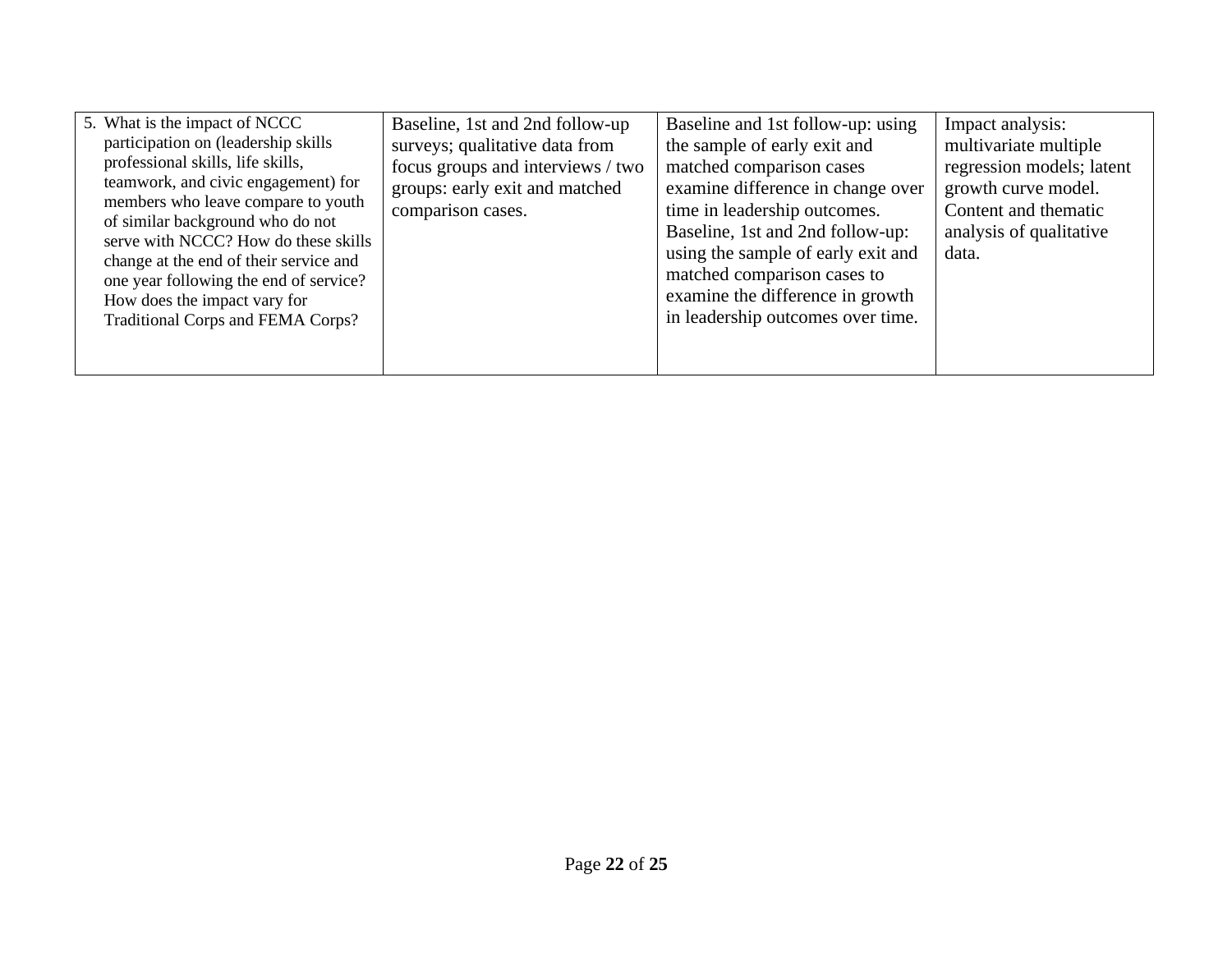#### **Strengthening Communities Study**

The strengthening communities study uses an exploratory mixed-methods approach that includes quantitative analysis of the CNCS service projects database to document how NCCC has strengthened communities. This is supplemented with a qualitative approach that includes indepth case studies of project sites. The evaluator will review data from the service projects database of all projects conducted since 2012. The database includes project characteristics and outputs as well as community benefit outcomes derived from project completion report narratives. The evaluator will use the results of analysis of the service projects database to select approximately 20 projects for case studies, which may be comprehensive or restricted. The evaluator will conduct comprehensive case studies with a minimum of six service projects. At least four case studies will focus on active Traditional NCCC projects from all four active campuses and representing different issue areas; two will focus on active FEMA Corps projects, including one steady-state project and one active or formerly active disaster site. The evaluator will conduct restricted case studies with up to 12 additional projects, including both active and past projects. The restrictive case studies will be smaller in scope relative to the comprehensive case studies and will be used to assess for congruence or divergence on prominent themes . The final number of projects selected for case studies will be determined based on the results of analysis of the service projects database and subsequent decisions about prioritized sponsor characteristics and project outcomes.

**Analysis.** The quantitative analysis of the service projects database will be primarily descriptive, though it may include some exploration of bivariate and multivariate relationships between sponsor and project characteristics and outcomes. For case studies, the evaluator will review project documentation and primary qualitative data collections (e.g., from site visits, phone interviews). The qualitative analysis will include a holistic overview of each case resulting in individual case descriptions, analysis and reporting of emergent themes within each case (withincase analysis), and thematic analysis across cases (cross-case analysis) (Creswell, 2005; Yin, 2003). The case studies will also include descriptive quantitative data relevant to each project using the service projects database, including project characteristics and outputs derived from sponsor applications, project completion reports, and other supporting documentation, and descriptive data about community characteristics obtained from the Census. Table 6 summarizes the research questions, data sources and sample, and analysis approach for the strengthening communities study.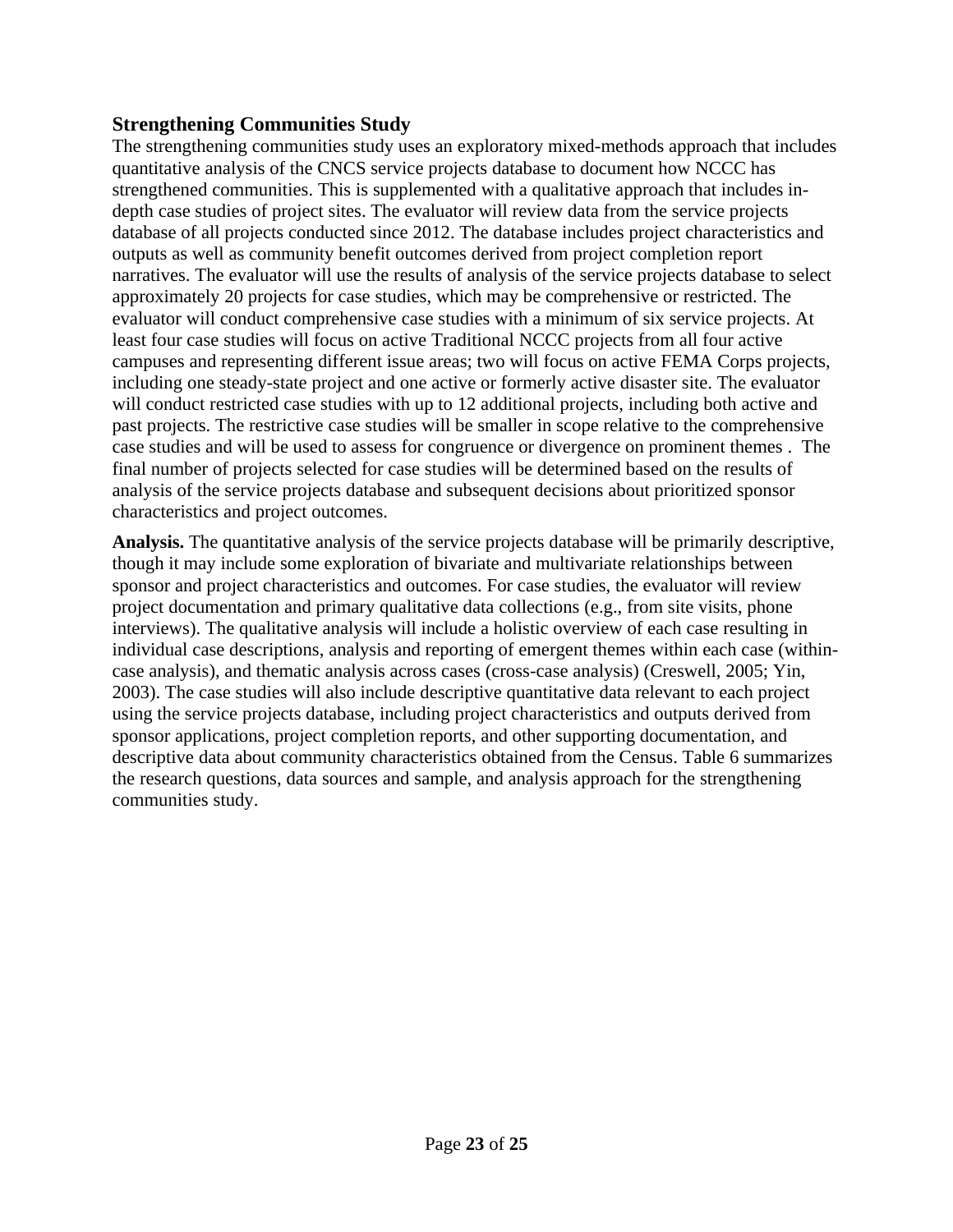|  | Table 6 Strengthening Communities: Research Questions, Data Sources and Sample, analysis |
|--|------------------------------------------------------------------------------------------|
|--|------------------------------------------------------------------------------------------|

| <b>Research Questions</b>                                                                                                                                                                                                                                                                                                                                                                                                                                                                                                                                                                                                                                                                                                                                                                                                                                                                                                                                                                                                                                                                                                                                                                                                                                                                         | Data sources / Sample                                                                                                                                               | <b>Description of analysis</b>                                                                                                                                                                                                                                                                                                                                                                                                                                                                                                                                                                                                                       | <b>Analysis</b>                                                                          |
|---------------------------------------------------------------------------------------------------------------------------------------------------------------------------------------------------------------------------------------------------------------------------------------------------------------------------------------------------------------------------------------------------------------------------------------------------------------------------------------------------------------------------------------------------------------------------------------------------------------------------------------------------------------------------------------------------------------------------------------------------------------------------------------------------------------------------------------------------------------------------------------------------------------------------------------------------------------------------------------------------------------------------------------------------------------------------------------------------------------------------------------------------------------------------------------------------------------------------------------------------------------------------------------------------|---------------------------------------------------------------------------------------------------------------------------------------------------------------------|------------------------------------------------------------------------------------------------------------------------------------------------------------------------------------------------------------------------------------------------------------------------------------------------------------------------------------------------------------------------------------------------------------------------------------------------------------------------------------------------------------------------------------------------------------------------------------------------------------------------------------------------------|------------------------------------------------------------------------------------------|
| How do NCCC projects strengthen<br>communities? How is success in strengthening<br>communities defined by different stakeholders?<br>How do community members perceive<br>Traditional NCCC and FEMA Corps? How do<br>NCCC members affect sponsoring and<br>partnering organizations ability to serve and<br>strengthen communities?<br>What are some lessons learned to strengthen<br>communities? What do members, sponsors and<br>site supervisors, and community stakeholders<br>believe are the most important factors<br>influencing the ability for NCCC teams to<br>strengthen communities? What are some of the<br>direct, indirect, unintended, and long-term<br>effects of NCCC's presence and project work on<br>communities? How can these be assessed,<br>increased, or reduced in the future?<br>Which approaches and projects have been most<br>$\beta$ .<br>or least effective for the goals of strengthening<br>communities? How do sponsoring and<br>partnering organizations perceive project<br>success? Are some project types more likely to<br>lead to community benefits? What testable<br>hypotheses can be formed to guide impact<br>research investigating the relationship between<br>project, sponsor, and community characteristics<br>and community strengthening? | Sample of active projects / Review<br>of administrative data;<br>comprehensive and restricted case<br>studies of sample projects; CNCS<br>service projects database | Analysis of service projects<br>database to examine<br>characteristics of service<br>projects over time;<br>quantitative reporting of<br>administrative data will be<br>descriptive and will focus<br>on project and sponsor<br>characteristics and project<br>outputs. Qualitative analysis<br>will include individual case<br>descriptions, analysis and<br>reporting of emergent<br>themes within each case<br>(within-case analysis), and<br>thematic analysis across<br>cases (cross-case analysis).<br>Case studies will also<br>include descriptive<br>quantitative data relevant to<br>each project using the<br>service projects databases. | Content and thematic<br>analysis; descriptive<br>analysis; bivariate and<br>multivariate |